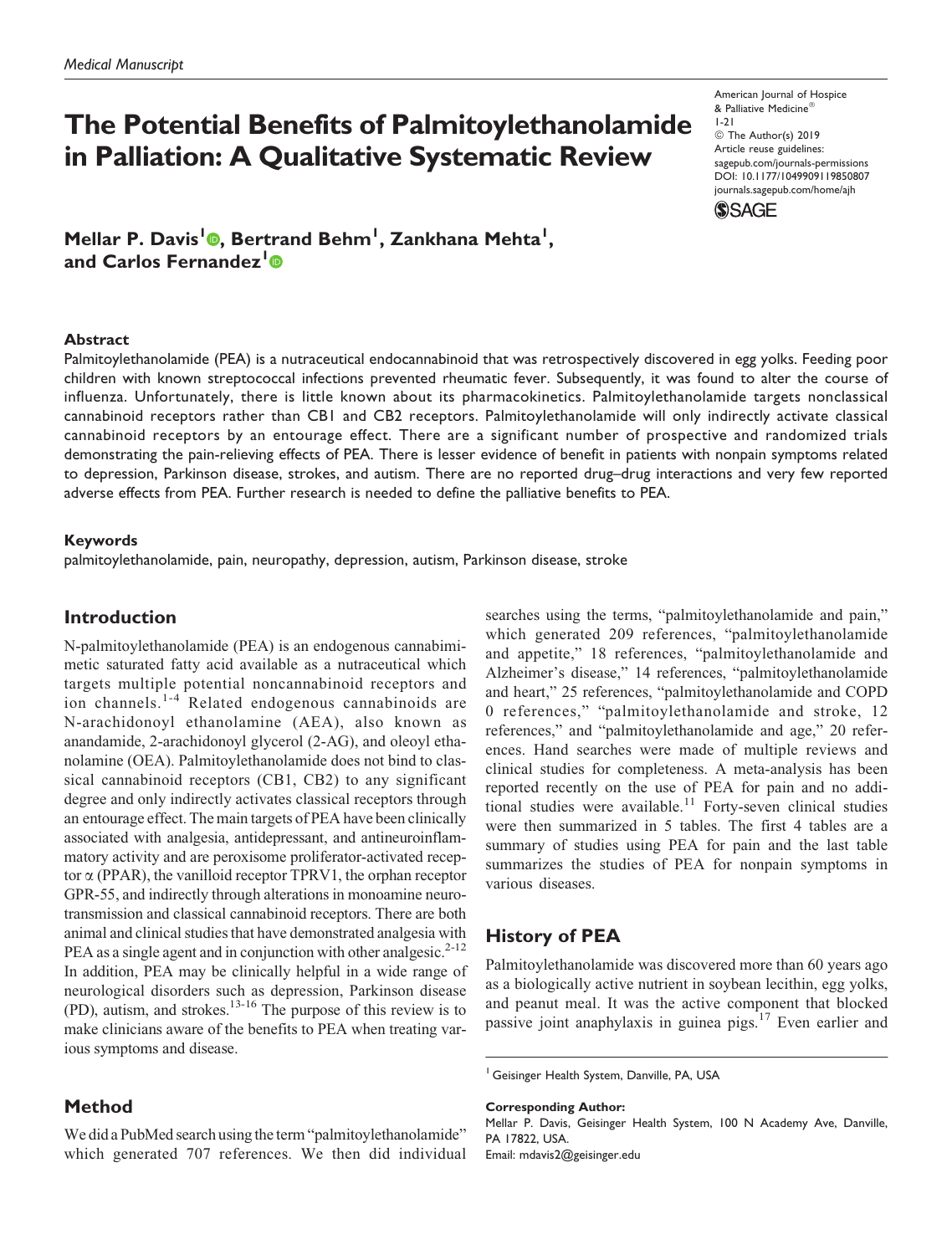clinically relevant, Coburn described the clinical benefits to feeding poor children dried egg yolks to prevent rheumatic fever despite streptococcal exposure. This observation leads to the discovery of PEA a decade and a half later.<sup>18,19</sup> Palmitoylethanolamide was eventually isolated in 1957 and was found to be a fatty acid component in guinea pig and rat brain.20,21 In the 1960s, SPOFA United Pharmaceuticals brought PEA to market as 300 mg Impulsin. The nutraceutical was promoted as a treatment for influenza and the common cold. Multiple studies at the time demonstrated that PEA reduced viral symptoms and clinical influenza.<sup>22,23</sup> It was later found that PEA reduced the viral serology of the influenza virus.<sup>24</sup> This benefit has largely been ignored in the recent literature, which now is largely concentrated on PEA benefits as an analgesic and modulator of neurological disorders.

## Pharmacokinetics

N-acyl ethanolamines (NAEs) are derived from plasma membranes by a 2-step process. N-acyl ethanolamines differ from anandamide and 2-AG in that they do not bind to classical cannabinoid receptors. The most common NAEs are OEA and PEA, with PEA being the most abundant. The first involves the transfer of palmitic acid to a phospholipid donor by a calciumdependent N-acyl transferase (NAPE). The second step involves removing the phosphatidyl group by NAPE phosphatase.<sup>25,26</sup> Palmitoylethanolamide is produced on demand. Local tissue levels are highly regulated through a balance between synthesis and catabolism. Palmitoylethanolamide is metabolized intracellularly by fatty acid amide hydrolase (FAAH). Within the cell, PEA binds to fatty acid binding protein and heat shock protein.<sup>27</sup> Palmitoylethanolamide can also be metabolized by N-acyl acid amidase to palmitic acid and ethanolamine. It competes for FAAH with AEA and by this entourage effect increases levels of AEA, thus indirectly activating classical cannabinoid receptors.<sup>28-30</sup>

Little is known about the pharmacokinetics of PEA in humans. The bioavailability and apparent volume of distribution have not been studied. Diet changes in palmitoyl do not influence circulating levels and diet changes in omega fatty acids do not change NAE blood levels.<sup>31,32</sup> Fasting blood levels of PEA range from 3 to 24 ng/mL and, at least in animals, do not accurately reflect levels in the peripheral compartment (central nervous system  $[CNS]$ ).<sup>33</sup> In animals, NAE brain levels diminish with age. The commercial form of PEA (either micronized or ultramicronized) has increased bioavailability in animals compared to nonmicronized forms, but there are no clinical data to suggest this is true for humans.<sup>34,35</sup> There is little known about how PEA penetrates tissues or whether diseases or inflammation influence distribution, clearance, or PEA circulating half-life.<sup>31</sup> However, if animal models reflect what occurs clinically, PEA levels are increased either systemically or regionally in the face of neuropathic injury and inflammation. This may be due to downregulation of  $FAAH<sup>36</sup>$  In rodents, PEA is the most abundant NAE in tissues, with levels ranging from 78 to 50 000 pmol/g in tissue.<sup>37-39</sup> Paradoxically,

PEA concentrations in leukocytes are reduced in chronic inflammation, which may reflect reduced production or increased release and PEA depletion over time with chronicity of the disease process.<sup>40,41</sup>

The distribution of PEA within the brain is highly variable despite being a saturated acyl ethanolamine.<sup>42</sup> The distribution does not follow the primary PEA target, the PPAR- $\alpha$ receptor.<sup>37</sup> In animals, there is a diurnal variation in CNS PEA. Palmitoylethanolamide generally increases in light and increases selectively in the pons, hypothalamus, and hippocampus when lights are off, presumably increasing sleep behaviors and reducing feeding behaviors.<sup>37</sup> In vitro, PEA has been shown to be produced not only by neurons but also by astrocytes and in greater quantities than AEA (production ratio of  $26:1$ ).<sup>43</sup>

## Pharmacodynamics

Palmitoylethanolamide levels in the peripheral compartment (CNS) may be an important clinical site of action. There is an inverse relationship between PEA levels in the CNS and pain in animal models.<sup>44,45</sup> N-acyl ethanolamines interact with multiple receptors and ion channels with a multitude of biological effects. As mentioned, PEA does not directly interact with CB1 or CB2 receptors. In animal models, PEA reduces appetite (though not demonstrated clinically), reduces the rewarding effects of nicotine and cocaine, improves neuropathic and inflammatory pain, improves cardiac failure, reduces Alzheimer type dementia, acts as an antidepressant, and reduces brain damage from strokes and brain trauma.<sup>2-4,46-50</sup>

Palmitoylethanolamide is an agonist for the PPAR- $\alpha$  receptor, which is a critically important receptor in downmodulating neuroinflammation.<sup>9,51</sup> The PPAR- $\alpha$  receptor also mediates mood, pain, and neuroinflammation, as demonstrated in animals. Palmitoylethanolamide bound to PPAR-a receptors forms heterodimers with retinoic acid receptors. The dimer acts as a transcription factor promoter of peroxisome proliferator response elements.<sup>52</sup> Palmitoylethanolamide also increases the expression of PPAR- $\alpha$  messenger RNA.<sup>53</sup> Interactions with response elements results in downregulation of nuclear factor kB (NF-kB) and subsequent downstream signaling cascades which are the "gateway" to neuroinflammation. The NF- $\kappa$ B inhibitor, inhibitory I- $\kappa$  (I $\kappa$ -B), is upregulated. The NF- $\kappa$ B is responsible for upregulating inflammatory cytokines, such as tumor necrosis factor  $\alpha$  (TNF- $\alpha$ ) and interleukin 1 and 6 as well as cyclooxygenase  $2^{30,50,54-60}$  Activation of PPAR- $\alpha$  increases the production of intracellular neurosteroids, which alters calcium channels and big conductance potassium channels leading to hyperpolarized neurons.<sup>9,61</sup> This accounts for the antiseizure activity of PEA in animal models.<sup>62</sup> Allopregnanolone, one of the principal neurosteroids, reduces pain, prevents seizures, and reinforces  $\gamma$  amino butyric acid (GABA) signaling.<sup>61,63,64</sup> Palmitoylethanolamide and downstream allopregnanolone reduce stress in animals and post-traumatic stress disorder (PTSD)-like behaviors in animal models. Stress and PTSD reduce pain thresholds.<sup>65</sup> The antiallodynia effects of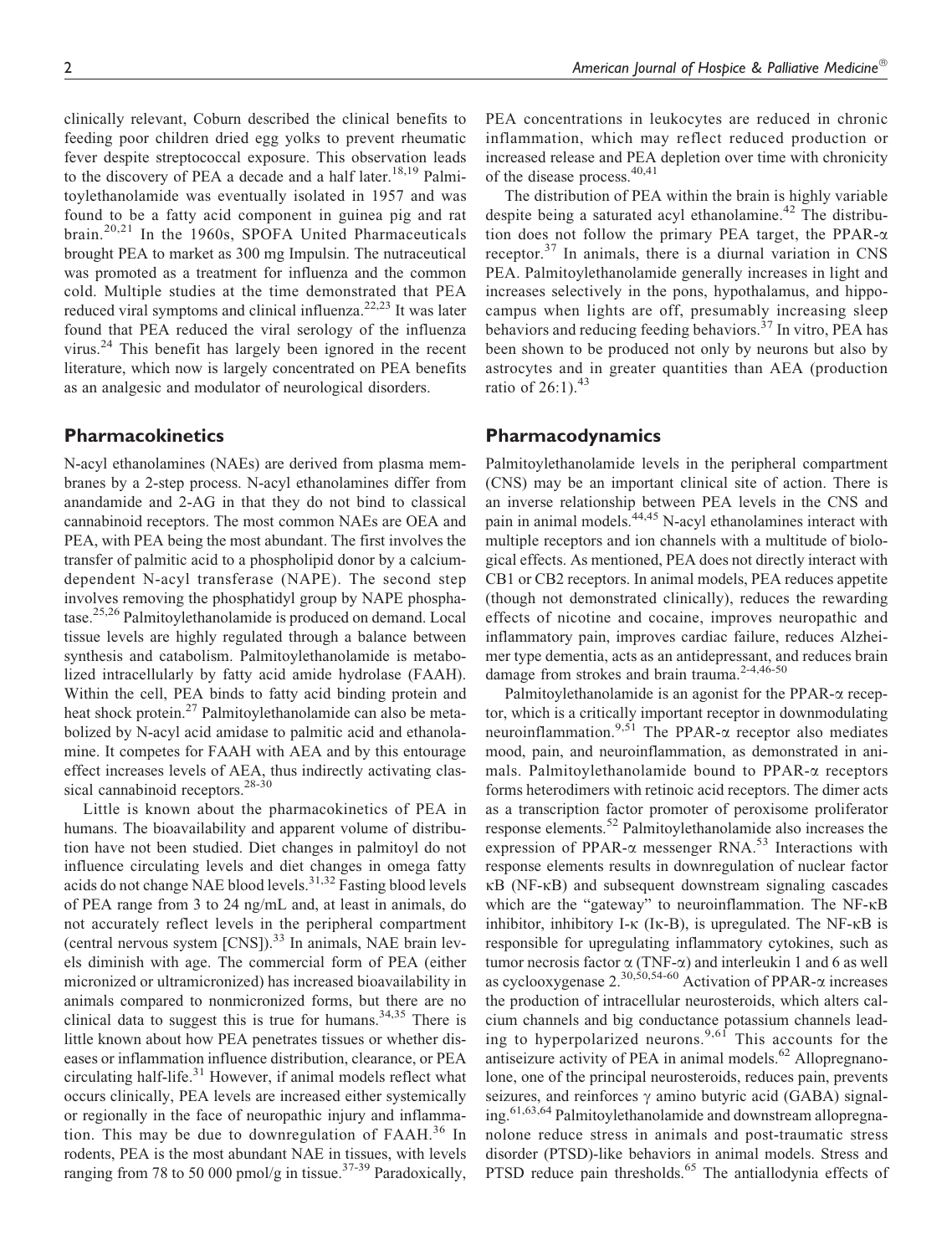PEA are dependent on the presence of PPAR- $\alpha$  receptors. This has been demonstrated in animal models of paclitaxel-induced and diabetic neuropathic pain.<sup>66,67</sup> Palmitoylethanolamide increases CB2 receptor expression through PPAR-a activation.<sup>68</sup> This upregulation of CB2 on microglia facilitates AEA and 2-AG downmodulation of neuroinflammation as an entourage effect of PEA.

There are several other benefits to  $PPAR-\alpha$  receptor activation. Activation of PPAR-a receptors and subsequent neurosteroid production has an antioxidant effect, which increases resistance to reactive oxygen species.<sup>69</sup> The PPAR- $\alpha$  agonists cause a release of oxytocin from the supraoptic and paraventricular hypothalamic nuclei which project to the amygdala, raphe nuclei, and dorsal horn. This pathway is associated with antinociception in animal models. $70,71$ 

Palmitoylethanolamide interacts with vanilloid receptors in a unique manner. Palmitoylethanolamide is a positive allosteric modulator of the transient receptor potential vanilloid-1  $(TRPV1).$ <sup>1,10</sup> This is the same receptor that is activated by capsaicin and AEA. Paradoxically, PEA accelerates TRPV1 receptor desensitization.<sup>72</sup> The interactions with the TRPV1 receptor contribute to analgesia and anti-inflammatory activity and vasorelaxation.<sup>1,10,73,74</sup> Perivascular sensory nerves express TRPV1. Palmitoylethanolamide is present in significant concentrations in perivascular sensory neuron areas. The binding of TRPV1 by AEA and PEA causes vasorelaxation.<sup>75</sup>

Palmitoylethanolamide activates the orphan receptor GPR55.<sup>76,77</sup> Although PEA increases GABA neurotransmission, through GPR55, PEA also reduces GABAergic tone by increasing postsynaptic 2-AG production that binds to presynaptic CB1 receptors, which in turn reduces GABAergic tone.<sup>78</sup> Activation of GPR55 increases dopaminergic neurotransmission in the hippocampus.<sup>79</sup> One would assume that this increase in dopamine in the mesolimbic system would increase the rewarding or "drug-liking" effects of addicting drugs, but in fact this leads to a reduction in the morphine rewarding effects in animals.<sup>80-82</sup> Paradoxically, PEA blocks the increased dopamine neurotransmission associated with nicotine, reducing its rewarding effect also.<sup>47</sup> This action may also be through PPAR- $\alpha$ .<sup>83</sup> Palmitoylethanolamide blocks cocaine behaviors in animals as measured by conditioned place preference.<sup>84</sup> GPR55 is highly expressed in the gastrointestinal tract and modulates inflammatory responses.<sup>85</sup> Palmitoylethanolamide has the potential to influence intestinal motility, secretion, inflammation, and cellular proliferation, not only through GPR55 but also by way of PPAR- $\alpha$  and the entourage effect on CB1 and CB2.<sup>86,87</sup>

Mast cells within the CNS sustain neuroinflammation and disrupt the blood–brain barrier.<sup>46</sup> Mast cells migrate into the CNS through penetrating blood vessels and release biogenic amines, thus contributing to demyelination and neuropathic pain associated with neuroinflammation.<sup>88,89</sup> Mast cells play a role in brain ischemia, spinal cord compression, and amyotrophic lateral sclerosis.<sup>90,91</sup> Mast cells interact with glia through Toll-like receptors, complement receptors, and CD40 receptors to amplify neuroinflammation.<sup>92,93</sup>

Palmitoylethanolamide and the antioxidant luteolin reduce mast cell–mediated toxicity caused by brain ischemia in animals.<sup>94</sup> Palmitoylethanolamide has proven efficacious in mast cell–mediated experimental models of acute and neurogenic inflammation.<sup>95</sup> It has neuroprotective effects in spinal cord trauma, delayed postglutamate excitotoxic neuron death, and amyloid b-peptide-induced learning and memory impairment in mice.<sup>46</sup> It reduces brain edema from ischemia and hemorrhage by blocking mast cell activation in animals. $96,97$ 

Palmitoylethanolamide modulates glutamate neurotransmission. The glutamate receptor, N-methyl-D-aspartate (NMDA), is upregulated in the median prefrontal lobe in animals subject to neuropathic injury. This upregulation in the prefrontal lobe may be responsible not only for pain but also for anxiety and depression commonly observed with neuropathic pain.<sup>98-100</sup> N-methyl-D-aspartate receptors in pre- and postlimbic areas cause neuroplasticity that leads to chronic neuropathic pain.<sup>101</sup> Palmitoylethanolamide is increased in the median prefrontal cortex in neuropathically injured animals and reduces NMDA neurotransmission.<sup>102</sup> Glutamate causes synaptic modification in the medial prefrontal lobe with injury characterized by changes in density proteins and amino acid levels. Increased PEA levels in the region cause a resolution of pain and depressive-like syndrome in selective nerve injured mice. Palmitoylethanolamide restores glutamatergic synapse proteins and changes in amino acid release.<sup>102</sup> Palmitoylethanolamide also increases NR23 subunits of the metabiotic glutamate receptor 3, which modulates glutamate neurotransmission and may be an additional mechanism for antinociception in animals.102

Palmitoylethanolamide increases serotonergic neurotransmission through the serotonin receptor 5HT1 and downregulates 5HT2A/C receptors. CB1 agonists are reported to reduce the reuptake of dopamine and serotonin.<sup>103,104</sup> Deletions of CB1 receptors in animals reduce synaptic serotonin caused by selective serotonin reuptake inhibitors.<sup>105</sup> This appears to be an entourage effect by delaying AEA metabolism through FAAH.<sup>106-109</sup> Blocking CB1 receptors produces depression in animals. Clinical depression leads to the removal of the CB1 antagonist rimonabant from the market.<sup>110-112</sup> Conventional antidepressants such as fluoxetine increase CB1 receptor density in prefrontal lobes of treated animals, which could be targeted by CB1 agonists or by entourage effects of  $PEA$ .<sup>113</sup>

Palmitoylethanolamide is an uncompetitive inhibitor of CNS butylcholinesterase.<sup>114</sup> Butylcholinesterase knockout mice have reduced fibrillar  $A - \beta$  proteins and are protected from Alzheimer disease.<sup>115,116</sup>

# Potential Uses and Clinical Studies of PEA

## Pain

Neuropathic pain—Animals. Palmitoylethanolamide in animal models reduces pain behaviors from neuropathic injury resulting from chemotherapy. These studies also demonstrate objective improvements in nerve function.<sup>117,118</sup> Palmitoylethanolamide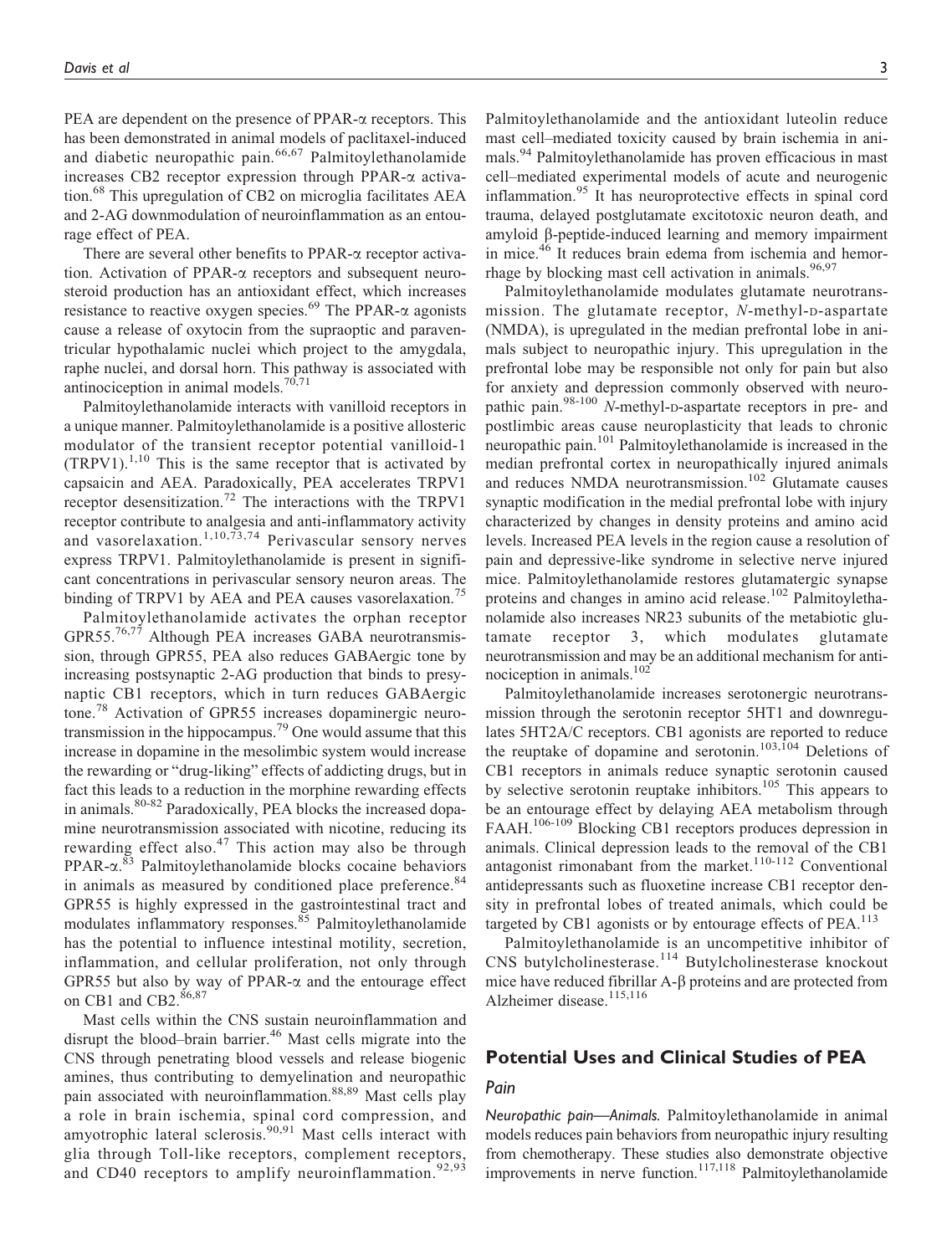prevents oxaliplatin hypersensitivity, allodynia, reduced cyclooxygenase 2 expression, spontaneous neuron depolarization, and evoked spinal cord activity in rats. $118$  It reduces paclitaxel pain behaviors and potentiates gabapentin antinociception in mice.<sup>66</sup> Minocycline upregulates PEA production in the ipsilateral spinal as a mechanism of analgesia to selective nerve injury.<sup>119</sup> Mice with chronic constrictive injury to sciatic nerves have reduced hyperalgesia with PEA. The mechanism appears to be activation of PPAR- $\alpha$  and the entourage effect on CB1 receptors.<sup>74</sup> Rats made diabetic through exposure to streptozocin develop neuropathy and hypersensitivity. The combination of PEA plus acetaminophen reduces evoked pain better than either agent alone.<sup>120</sup> Tramadol plus PEA synergistically reduces pain from formalin injections in mice. Analgesia in this model was derived through opioid, PPAR-a, TRPV1 receptors, and ion channel interactions.<sup>121</sup> Cognitive impairment accompanies mice subject to spared nerve injury. Palmitoylethanolamide not only reverses mechanical and thermal allodynia from injury but improves memory deficits. The benefits are dependent on PPAR- $\alpha$  receptors.<sup>122</sup> Objectively, PEA reduces myelin loss from sciatic nerve injury, maintains neuron cell diameters, and reduces nerve edema and macrophage infiltrate that is associated with reduced hypersensitivity. Mice null for PPAR- $\alpha$  fail to respond to PEA.<sup>6</sup>

Neuropathic pain—Humans. Palmitoylethanolamide accumulates in painful tissues in humans. This was seen in trapezius muscle of women with chronic neck pain.<sup>123</sup> Palmitoylethanolamide blood levels also increase in pain processing disorders such as fibromyalgia and in individuals with widespread pain. $124,125$ 

There have been multiple prospective observational and randomized PEA trials that have been largely used as an add-on analgesic nutraceutical (Table 1). We found 19 studies and 5 randomized controlled trials (RCTs). Trial quality was mixed with little information regarding allocation, randomization procedures, blinding, and attrition. However, PEA reduced painful diabetic neuropathy, neuropathy from chemotherapy, pain from idiopathic axonal neuropathy, nonspecific neuropathy, and pain from sciatic and lumbosacral spine disease. Palmitoylethanolamide, however, failed to improve pain from spinal cord injury in 1 RCT.<sup>133</sup> Palmitoylethanolamide improves pregabalin, oxycodone, and codeine analgesia. Multiple studies of PEA in carpal tunnel syndrome demonstrate improvement in symptoms and objective improvement in nerve function (Table 2).

Visceral pain—Animal studies. There are sparse data regarding PEA benefits to visceral pain relative to neuropathic pain. There are negative studies. For instance, AEA, but not PEA, reduced viscerovisceral responses to turpentine cystitis in animals.<sup>149</sup> However, PEA has had some beneficial effects on gastrointestinal signs and symptoms. Palmitoylethanolamide reduced enteric glia responses and diarrhea related to HIV-1 Tat proteins in rats.<sup>150</sup> In vitro using both Coco-2 colon cell lines and human colon explants, the combination of cannabidiol (CBD) and PEA reduced reactive inflammatory cytokine production, CBD through CB2 receptors and PEA through PPAR- $\alpha$  receptors.<sup>151</sup> Dinitrobenzenesulfonic acid is often used to induce colitis in mice. Palmitoylethanolamide reduced inflammation and reduced colonic permeability in this colitis model. Palmitoylethanolamide stimulates mucosal cell proliferation and increases colonic expression of TRPV1 and CB1 receptors. It benefits in colitis require the presence of GPR55, PPAR- $\alpha$ , and CB2 receptors.<sup>86</sup> It also reduced intestinal permeability caused by interferon- $\gamma$  and TNF- $\alpha$ . The  $PPAR-\alpha$  receptors are the important receptors mediating these benefits. N-acyl acid amidase inhibition increases PEA levels in the colon, which reduces colon inflammation and systemic inflammation in 2 mice models of colitis.<sup>152</sup> Enteric glia activation amplifies intestinal inflammation via the enteroglialspecific S100B protein. In mouse models of dextran sodium sulfate–induced colitis and colonic biopsies derived from patients with ulcerative colitis, PEA improved macroscopic colitis and decreased the expression and release of all proinflammatory markers. This was mediated by the selective targeting of the S100B/Toll-like receptor-4.<sup>57</sup>

Visceral—Human studies. Intestinal PEA levels are on average 1.8-fold greater in individuals with ulcerative colitis compared with healthy controls.<sup>153</sup> Intestinal PEA levels are increased 2-fold during active celiac disease and return to normal with remission.<sup>154</sup> Liver and hepatic vein PEA levels are significantly elevated in cirrhosis, more than AEA.<sup>155</sup> Palmitoylethanolamide is increased in patients with pain from pancreatitis and pancreatic cancer.<sup>156</sup> In a small series of patients with colonic inertia, FAAH enteric neuron expression was found to be reduced, CB1 receptor expression on enteric ganglions was also reduced, and intestinal PEA, AEA, and 2-AG levels were increased.<sup>157</sup> These findings reflect either an entourage effect of PEA or a direct effect of AEA and 2-AG on CB1 receptors and motility. Overall, PEA appears to be upregulated in multiple visceral inflammatory and painful diseases.

There are no studies of PEA in the treatment of colitis that we could find. There is one study centered on irritable bowel syndrome reviewed in Table 3 with symptom improvement.<sup>161</sup> Most studies involving visceral pain include women with chronic pain syndromes, the majority of which are due to endometriosis (Table 4). Most clinical studies combined PEA with transpolydatin, which is a stilbenoid glucoside of resveratrol. This agent becomes trans-resveratrol and transversatrol-3-Oglucuronide in the small bowel, which leads to much higher (1000-fold) blood and tissue levels of resveratrol. Resveratrol increases PEA levels in the CNS and increases PPAR-a as well as CB1 and CB2 receptors expression.<sup>173,174</sup> The combination of PEA with transpolydatin significantly reduced pain, dysmenorrhea, and dyspareunia associated with endometriosis in multiple studies.

Other pain syndromes—Animal studies. Intracerebroventricular PEA reduces peripherally (paw) injected carrageenan inflammatory pain in mice through activation of PPAR- $\alpha$  receptors.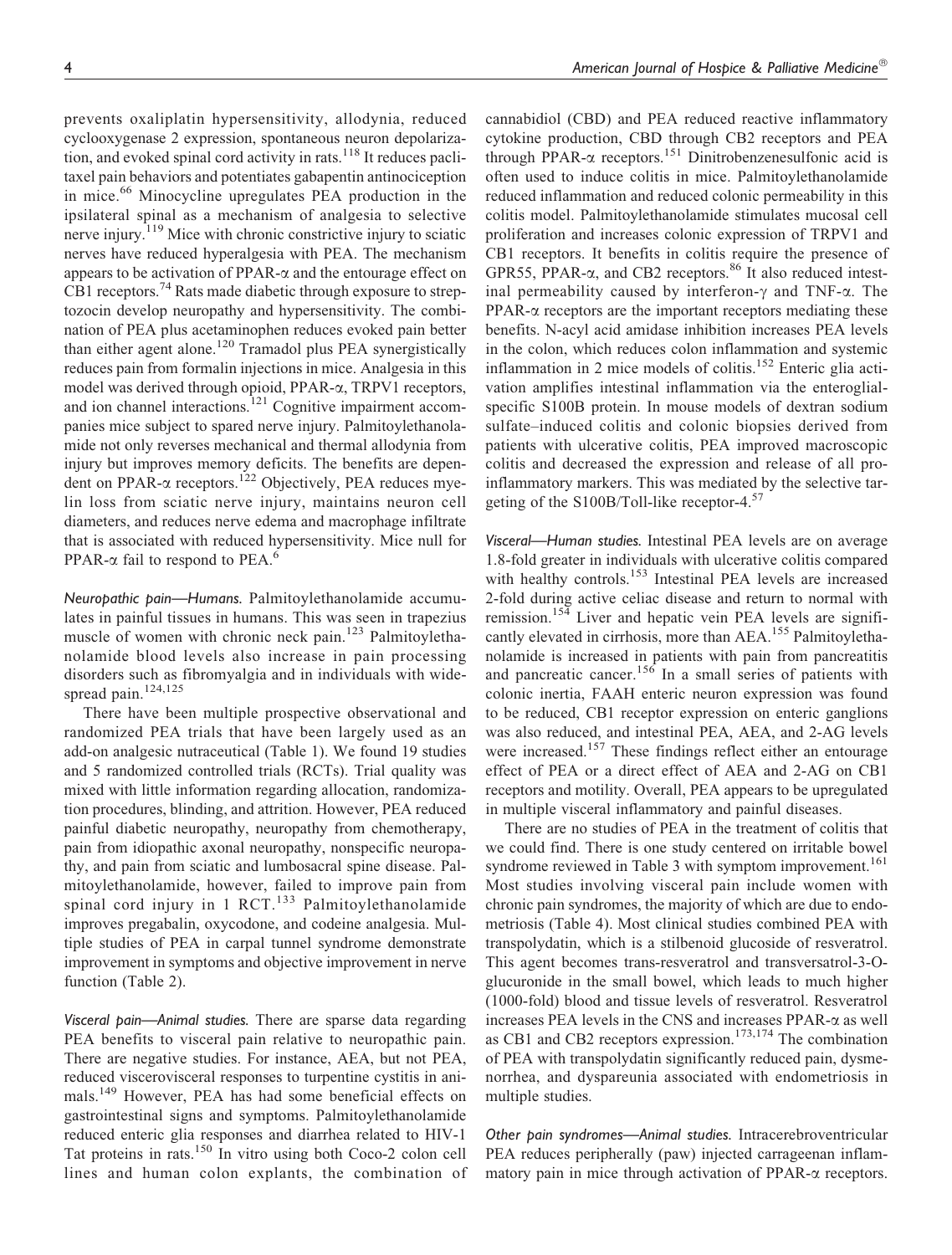| PEA Dose/Time Frame                                                                    |
|----------------------------------------------------------------------------------------|
| mPEA, 600 mg/d, 60 days                                                                |
| umPEA, 1200 mg/d with pregabalin, 45<br>days                                           |
| PEA, 600 mg/d, added on                                                                |
| PEA, 600 mg/d                                                                          |
| umPEA, 1200 mg/d, 40 days                                                              |
| PEA, 1200 mg/d, 16 weeks                                                               |
| mPEA, 1200 mg/d, various time periods<br>starting from day 14, add-on to<br>analgesics |
| mPEA, 1200 mg sublingual<br>then 1200 mg by mouth                                      |
| umPEA, 1200 mg sublingual/d, 12 weeks                                                  |
| $RCT$ , N = 636, chronic sciatic PEA, 300 mg/d, 600 mg/d                               |

Table 1. Palmitoylethanolamide Neuropathic Pain Trials. Table 1. Palmitoylethanolamide Neuropathic Pain Trials.

(continued)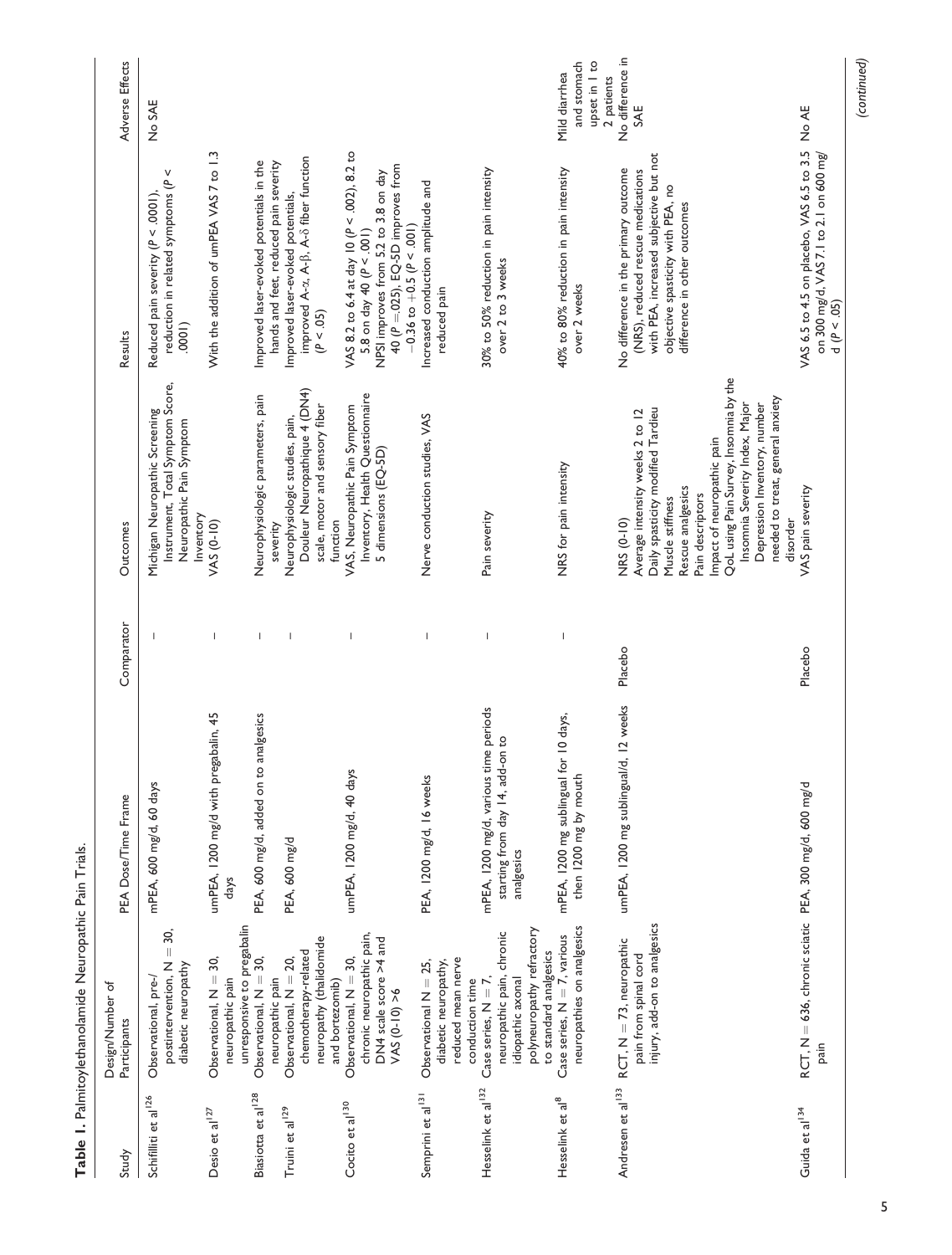| Table 1. (continued)                |                                                                                                                            |                                                                                                                                                                                                              |                                                                                          |                                                             |                                                                                                                                                                                                                     |                 |
|-------------------------------------|----------------------------------------------------------------------------------------------------------------------------|--------------------------------------------------------------------------------------------------------------------------------------------------------------------------------------------------------------|------------------------------------------------------------------------------------------|-------------------------------------------------------------|---------------------------------------------------------------------------------------------------------------------------------------------------------------------------------------------------------------------|-----------------|
| Study                               | Design/Number of<br>Participants                                                                                           | PEA Dose/Time Frame                                                                                                                                                                                          | Comparator                                                                               | Outcomes                                                    | Results                                                                                                                                                                                                             | Adverse Effects |
| Desio et al <sup>135</sup>          | chronic low-back pain not<br>responding to analgesics<br>Observational, $N = 30$ ,                                         | PEA, 100 mg/d plus oxycodone 5 to 25 mg/<br>d, 30 days                                                                                                                                                       |                                                                                          | VAS pain                                                    | VAS 7 to 2.5                                                                                                                                                                                                        | No AE           |
| Canteri et al <sup>136</sup>        | $RCT, N = \lfloor 11 \rfloor$ , lumbosacral<br>neuropathic component<br>spine pain with a                                  | PEA, 300 mg/d, 600 mg/d, ± NSAID                                                                                                                                                                             | Placebo                                                                                  | VAS pain                                                    | 300 mg/d, VAS 9 to 1.5 on 600 mg/d (P<br>VAS 9 to 6 on placebo, VAS 9 to 3.5 on<br>$\leq 0.5$                                                                                                                       | No AE           |
| Palomba et al <sup>137</sup>        | tricyclic antidepressants, or<br>comparison, chronic low-<br>back pain on gabapentin,<br>$RCT, N = 81, open$<br>duloxetine | PEA, 1200 mg for 21 days, then 600 mg for Standard analgesics VAS pain<br>51 days                                                                                                                            |                                                                                          |                                                             | Less pain than standard ( $P < .05$ )                                                                                                                                                                               | No AE           |
| Dominguez<br>et al <sup>138</sup>   | Observational, $N = 85$ ,<br>lumbosciatic pain                                                                             | PEA, 600 mg/d                                                                                                                                                                                                | "Usual care"                                                                             | Pain reduction by VAS                                       | Usual care pain reduction by 2.69, with<br>PEA 3.85 ( $P < .05$ )                                                                                                                                                   | No AE           |
| Dominquez<br>et al <sup>[39]</sup>  | RCT, N = 118, neuropathic<br>pain from lumbosciatica                                                                       | PEA, 600 mg/d plus standard therapy                                                                                                                                                                          | Standard therapy                                                                         | VAS pain, Oswestry Disability Index, S-<br>12 Health Survey | VAS and the 2 physical components of the<br>SF-12 improved relative to standard<br>care                                                                                                                             |                 |
| Passavanti et al <sup>140</sup>     | chronic low-back pain with<br>a neuropathic component<br>Observational, $N = 55$ ,<br>by $DM4 > 4$                         | umPEA, 1200 mg/d, 6 months plus<br>tapentadol 100 500 mg/d                                                                                                                                                   | mg/d, 6 months<br>Retrospective on<br>alone, 100-500<br>tapentadol                       | VAS pain, DN4, Oswestry Disability<br>Index (ODI)           | VAS on tapentadol 7.7 to 5.9, PEA 7.4 to Diarrhea in 15%<br>DN4 6.1 to 5.0 on tapentadol, PEA 6.1 to<br>3.2 ( $P < .0001$ ), ODI on tapentadol 54.6<br>to 44.6, PEA 56.9 to 37.7 (P < .0012)<br>4.5 ( $P < .0001$ ) | of PEA group    |
| Paladini et al <sup>141</sup>       | Observational, $N = 35$ , failed<br>back surgery                                                                           | tapentadol 150 mg/d and pregabalin 300<br>umPEA, I200 mg for 1 month, then 600<br>mg the second month while on<br>mg/d                                                                                       | Tapentadol 150 mg<br>300 mg 3 month<br>prior to starting<br>and pregabalin<br><b>PEA</b> | VAS pain severity                                           | Tapentadol/pregabalin, VAS 5.7 to 4.3,<br>added PEA 4.3 to 1.7 (P < .0001)                                                                                                                                          |                 |
| Morera et al <sup>142</sup>         | Observational, $N = 112$ ,<br>lumbosciatic pain                                                                            | Æ                                                                                                                                                                                                            |                                                                                          | <b>SF-12 QoL</b>                                            | Improved mental health better in men<br>than woman                                                                                                                                                                  |                 |
| Chirchiglia<br>et al <sup>143</sup> | Observational, $N = 155$ ,<br>nonsurgical lumbar<br>radiculopathy                                                          | followed by 30 days of acetaminophen<br>mg/d for 30 days; if no response, then<br>days, then switched to umPEA 1200<br>Acetaminophen/codeine 500/30 for 7<br>addition PEA 600 mg for 30 days<br>plus codeine | I                                                                                        | VAS pain severity                                           | responded, but 26% of severity pain did<br>responded to I, those with moderate<br>First cycle those with mild pain (3-4)<br>pain (5-6) responded to 2 (75%),<br>second cycle, all moderate pain<br>not respond      |                 |
|                                     |                                                                                                                            |                                                                                                                                                                                                              |                                                                                          |                                                             |                                                                                                                                                                                                                     |                 |

Abbreviations: AE, Adverse effects; mPEA, micronized palmitoylethanolamide; NRS, Numerical rating scale; NSAID, nonsteroidol anti-inflammatory drug; QoL, quality of life; RCT, randomized controlled trials; SAE,<br>Serious, ad Abbreviations: AE, Adverse effects; mPEA, micronized palmitoylethanolamide; NRS, Numerical rating scale; NSAID, nonsteroidol anti-inflammatory drug; QoL, quality of life; RCT, randomized controlled trials; SAE, Serious, adverse effects; umPEA, ultramicronized palmitoylethanolamide; VAS, Visual Analog Scale.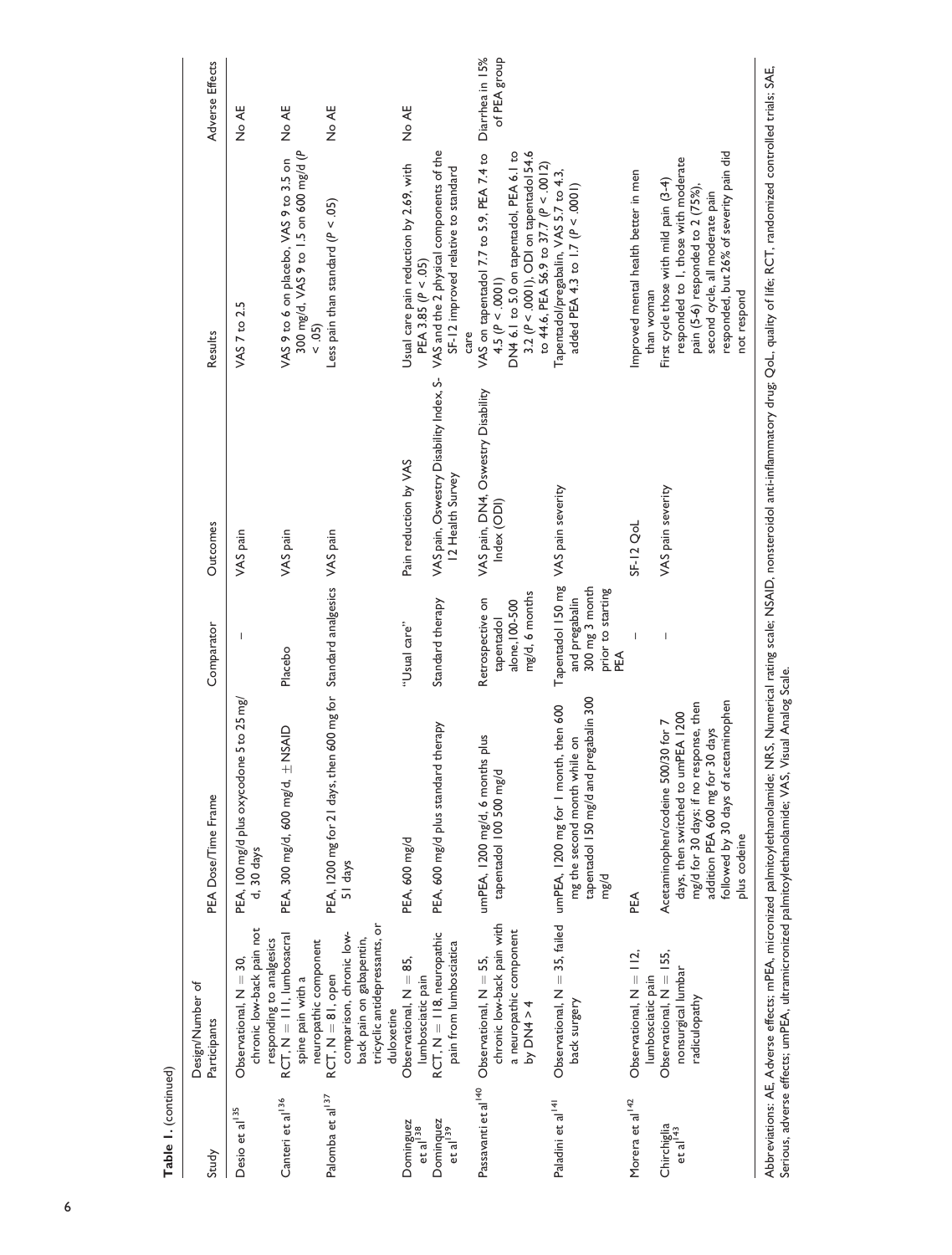| Study                               | Design/Numbers PEA/Time Frame                                      |                                                | Comparator                   | Outcomes                                                                                                                            | <b>Results</b>                                                                                                                                                                                                                        | Adverse<br>Effects |
|-------------------------------------|--------------------------------------------------------------------|------------------------------------------------|------------------------------|-------------------------------------------------------------------------------------------------------------------------------------|---------------------------------------------------------------------------------------------------------------------------------------------------------------------------------------------------------------------------------------|--------------------|
| Evangelista<br>et al <sup>144</sup> | RCT, open label,<br>$N = 42$ ,<br>patients with<br><b>CTS</b>      | umPEA, $1200$ mg/d,<br>pre- and<br>postsurgery | Standard care<br>without PEA | Sleep quality by PSQI, NRS Sleep quality improved<br>pain intensity                                                                 | $(P < .000)$ , increased total<br>sleep time, reduced latency,<br>reduced pain $(P < .0001)$                                                                                                                                          |                    |
| Coraci<br>et al $^{145}$            | $RCT, N = 56$ ,<br>mild to<br>moderate CTS                         | PEA, 600 mg/d for<br>30 days                   | Placebo                      | Sensory nerve conduction<br>velocity, distal motor<br>latency, compound<br>action potential, US<br>cross section of median<br>nerve | Sensory conduction was<br>improved with PEA,<br>increased cross section of<br>median nerve with PEA, pilot<br>and underpowered for<br>significance                                                                                    |                    |
| Faig-Marti<br>et al <sup>146</sup>  | $RCT, N = 68,$<br>mild to<br>moderate CTS                          | PEA, 600 mg/d for<br>60 days                   | Placebo                      | Symptom Severity Scale,<br>Durkin test, Phalen test,<br><b>Boston Questionnaire</b>                                                 | ENG, Levine questionnaire, No improvement in clinical or<br>ENG parameters,<br>improvement in the Boston<br><b>Ouestionnaire FSS subscale</b><br>with PEA                                                                             |                    |
| Conigliaro<br>et al $147$           | $RCT, N = 26$<br>moderate CTS                                      | PEA, 600 mg/d,<br>1200 mg/d for<br>30 days     | Standard care                | sign, pain                                                                                                                          | Median nerve latency, Tinel PEA improved median nerve<br>latency ( $P < .0004$ ), improved<br>pain and Tinel sign. Placebo<br>VAS pain 5.4 to 5.4, PEA<br>600 mg/d; VAS 6.6 to 4.8,<br>PEA 1200 mg/d; VAS 6.0 to<br>3.9 $(P < .0005)$ |                    |
| Assini<br>et al $^{148}$            | $RCT, N = 40,$<br>diabetics with<br>CTS and a VAS<br>of $7$ to $8$ | PEA, 1200 mg/d                                 | Placebo                      | <b>VAS</b><br><b>ENG</b>                                                                                                            | PEA improved pain $(P < .0001)$ , No AE<br>improved sensory action<br>potentials, sensory<br>conduction velocity, and<br>median nerve latency                                                                                         |                    |

Abbreviations: AE, Adverse effects; CTS, carpal tunnel syndrome; ENG, electroneurogram; mPEA, micronized palmitoylethanolamide; NRS, Numerical rating scale; PSQI, Pittsburgh Sleep Quality Index; RCT, randomized controlled trials; umPEA, ultramicronized palmitoylethanolamide; US, ultrasound; VAS, Visual Analog Scale.

Palmitoylethanolamide reduces cyclooxygenase 2 and inducible nitric oxide synthase and increases  $PPAR-\alpha$  expression in sciatic nerves and L4-6 dorsal root ganglion. Palmitoylethanolamide prevents Ik-B degradation and translocation of  $NF-\kappa B$  nuclear translocation.<sup>54</sup> Certain nonsteroidol antiinflammatory drugs, such as nimesulide, increase tissue PEA levels by blocking catabolism of PEA.<sup>45</sup> Palmitoylethanolamide reduces formalin-induced pain at intraperitoneal doses that produce no increase in circulating PEA levels in mice.<sup>9</sup> Palmitoylethanolamide reduces hyperalgesic responses to complete Freund adjuvant.<sup>9</sup> Spinal allopregnanolone levels are increased by PEA both in formalin- and carrageenan-exposed mice, which is associated with reduction in pain.<sup>63</sup> Palmitoylethanolamide reduces tibial fracture pain in rodents and increases fracture healing.<sup>175</sup> Palmitoylethanolamide prevents arthritis in rodents caused by injections of bovine collagen II.<sup>176</sup> It reduces mechanical and thermal hyperalgesia and macrophage infiltrate into the temporomandibular joint caused by injections of complete Freund adjuvant in rats.<sup>177</sup>

Other pain syndromes—Human studies. Palmitoylethanolamide is an effective analgesic or adjuvant analgesic in a multitude of pain syndromes. Circulating PEA levels are increased in the burning mouth syndrome.<sup>178</sup> Palmitoylethanolamide levels in

synovial tissues at the time of total knee replacement correlate with disability, but not with pain severity.<sup>179</sup> In 2 metaanalyses, PEA has significant analgesia either as a single agent or as an add-on analgesic in multiple pains.<sup>11,12</sup> In one metaanalyses, the weighted mean differences between PEA and inactive comparator (placebo or equivalent) were remarkably high, indicating a very large effect size.<sup>11</sup> However, the analyses involved a small number of studies with significant potential biases. Palmitoylethanolamide responses in trials with active controls were also significantly different with a large effect size difference. Palmitoylethanolamide was effective in reducing pain from fibromyalgia, burning mouth syndrome, temporomandibular joint disease, and molar extractions.

# Neurodegenerative and Neuropsychiatric **Disorders**

# Strokes and Ischemic–Reperfusion Injury—Animal Studies

Palmitoylethanolamide reduces infarct size, neuron loss, and improves motor behaviors in Wistar rats after ischemic–reperfusion cerebral injury.<sup>16</sup> Palmitoylethanolamide prevents neuroinflammatory responses to brain anoxic injury, reduces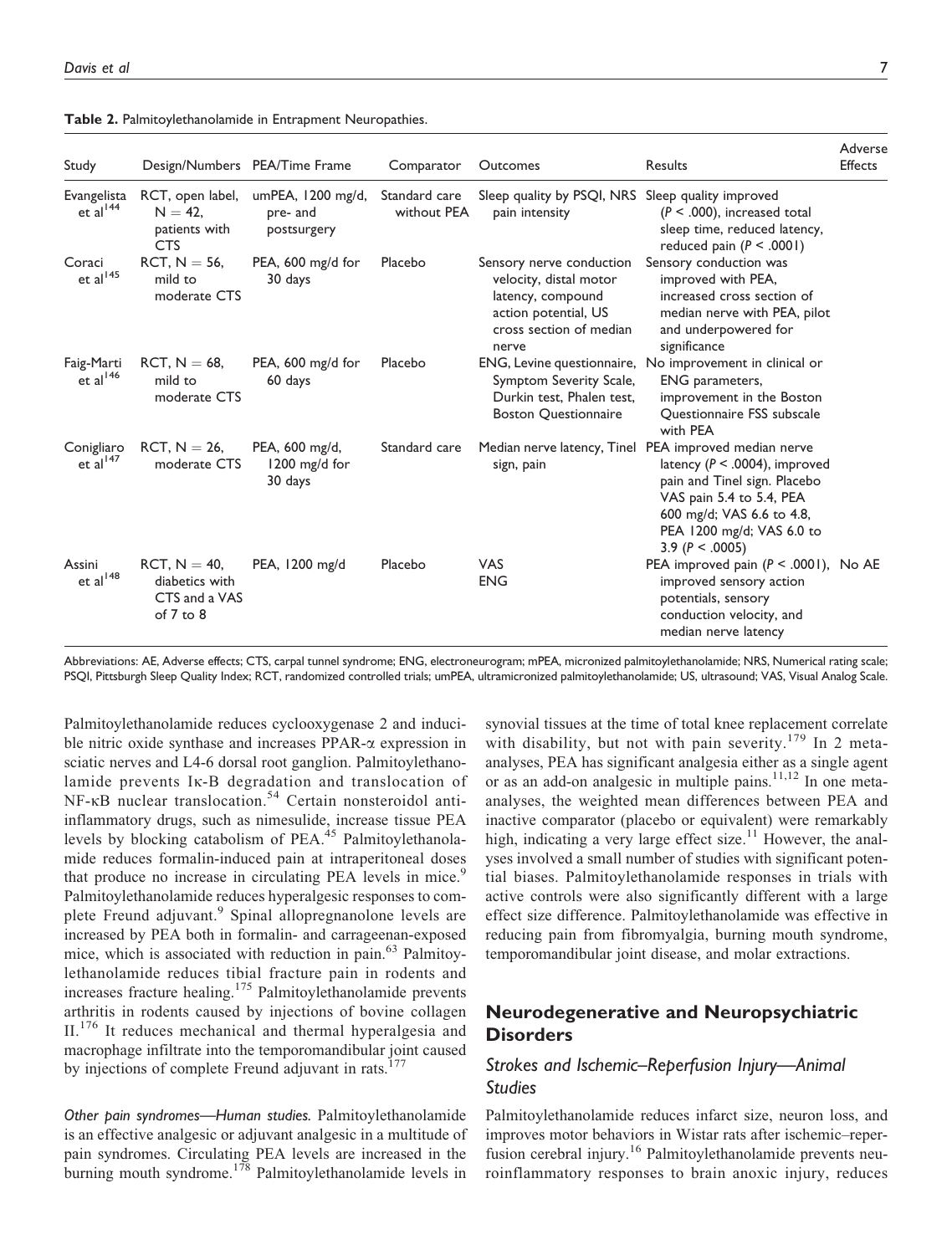| Study                           | Design/Number                                                                                                                                        | PEA/Time Frame                                                                            | Comparator                                          | Outcomes                                                                                                                                                                                                                                   | Results                                                                                                                                                                                                                                                   | Adverse<br><b>Effects</b>                                                         |
|---------------------------------|------------------------------------------------------------------------------------------------------------------------------------------------------|-------------------------------------------------------------------------------------------|-----------------------------------------------------|--------------------------------------------------------------------------------------------------------------------------------------------------------------------------------------------------------------------------------------------|-----------------------------------------------------------------------------------------------------------------------------------------------------------------------------------------------------------------------------------------------------------|-----------------------------------------------------------------------------------|
| Paladini et al <sup>144</sup>   | Meta-analysis, N = 12 studies, 3 RCTs, mPEA or umPEA, 300-1200 mg/<br>$N = 1485$ patients, multiple<br>phenotypes, 2010-2014                         | d for 60 days, add-on to<br>analgesics                                                    | In RCT placebo or<br>comparator<br>active           | VAS pain severity                                                                                                                                                                                                                          | placebo decreased by 0.2 with PEA 1.04<br>6.6 to 6.6, VAS pain with PEA 6.6 to 2.9,<br>VAS pain severity at 60 days placebo<br>Pain severity reduced at 2 weeks with<br>VAS ≤3/10 placebo 41%, PEA 82%<br>(P < .001)                                      |                                                                                   |
| Artukoglu et al <sup>145</sup>  | Meta-analysis, $N = 10$ RCT, $N = 1289$ PEA, 300 to 1200 mg/d, 14 to<br>patients, multiple pain phenotypes                                           | 180 days                                                                                  | Active and inactive VAS pain severity<br>controls   |                                                                                                                                                                                                                                            | PEA >placebo with WMD 2.03 ( $P < .001$ ),<br>WMD 1.31 ( $P < .005$ ), no association of<br>no difference if blinded or open-label<br>study, active controls PEA >control<br>benefits to duration of therapy                                              | comparator<br>Attrition PEA<br>$1.1\%$ ,<br>4.3%                                  |
| Del Giorno et al <sup>158</sup> | prospective, N = 80, fibromyalgia<br>low doses (39 mg, 47 mg/d) for 6<br>on duloxetine plus pregabalin at<br>Observational, retrospective/<br>months | umPEA, I200 mg/d for 30 days,<br>then 600 mg/d for 60 days                                | pregabalin alone<br>Duloxetine plus<br>for 6 months | VAS pain severity. Number of tender<br>points (TP)                                                                                                                                                                                         | to 8/18, VAS 6.9 to 4.0 at 3 months, TP<br>prospective study, addition of PEA at 3<br>months reduced TP I/18 and VAS 1.9<br>On duloxetine plus pregabalin, TP 14/18<br>at 6 months 4/18, and VAS 3.0,<br>(P < .0001)                                      | No AE                                                                             |
| Ottaviani et al <sup>159</sup>  | $RCT$ , $N = 35$ , burning mouth<br>syndrome, NRS >5                                                                                                 | umPEA, 1200 mg/d for 60 days                                                              | Placebo                                             | NRS pain severity                                                                                                                                                                                                                          | Reduced sensation ( $P < .0132$ )                                                                                                                                                                                                                         | No AE                                                                             |
| Marini et al <sup>160</sup>     | $RCT, N = 24, temporomandbular$<br>joint osteoarthritis                                                                                              | PEA, 900 mg/d for 7 days, then<br>600 mg/d for 7 days                                     | 3 times daily for<br>lbuprofen 600 mg<br>2 weeks    | VAS pain severity, maximum mouth<br>opening                                                                                                                                                                                                | $\geq$ ibuprofen ( $P = .0001$ ), maximum<br>mouth opening PEA >ibuprofen<br>VAS pain severity reduction PEA<br>$(P = .022)$                                                                                                                              |                                                                                   |
| Cremon et al <sup>161</sup>     | syndrome (IBS) by Rome III criteria<br>$RCT, N = 54,$ irritable bowel                                                                                | umPEA/transpolydatin, 400/40<br>mg/d for 12 weeks                                         | Placebo                                             | pain/discomfort, dyspepsia changes and<br>frequency of stool, Bristol Stool Scale,<br>Symptom scale for flatulence, abdominal<br>GI immunohistochemistry, mast cell<br>endocannabinoids, TRPVI, CB<br>quantification, mucosal<br>receptors | reduced and CB2 receptors increased<br>histochemistry with treatment, OEA<br>Mast cells increased in IBS not changed<br>PEA responders 62% versus placebo<br>in IBS, PEA reduced pain ( $P = .049$ ),<br>with treatment, no change in<br>40% $(P = .115)$ | No AE                                                                             |
| Gatti et al <sup>162</sup>      | Observational, $N = 610$ , chronic pain umPEA, 1200 mg/d for 3 weeks,<br>(pain >6 months, except herpes<br>zoster), various phenotypes,<br>NRS > 4   | then 600 mg/d for 4 weeks<br>analgesic<br>added to analgesics, in 95,<br>PEA was the only | I                                                   | NRS pain severity                                                                                                                                                                                                                          | improvement better if PEA is started<br>NRS 6.4 to 2.4 ( $P = .001$ ), unrelated to<br>pain phenotype, age, or gender, PEA<br>alone 6.5 to 2.4 ( $\bar{P}$ < .0001), NRS                                                                                  |                                                                                   |
| Phan et al <sup>163</sup>       | Observational, N = 8, herpes zoster                                                                                                                  | Topical PEA                                                                               | $\overline{\phantom{a}}$                            | VAS pain severity                                                                                                                                                                                                                          | 5 of 8 had a mean reduction of 88% of<br>early in herpes zoster (P = .0183)                                                                                                                                                                               | Therapy well                                                                      |
| Bacci et al <sup>164</sup>      | RCT, $N = 30$ , third molar extraction, umPEA, 800 mg/d for 15 days<br>split mouth randomization (patient<br>own control)<br>of the face             |                                                                                           | Placebo                                             | NSAID consumption<br>VAS pain severity<br>Complications<br>Facial swelling<br>Tolerability<br>Trismus                                                                                                                                      | between PEA and placebo, edema same<br>versus 5.5 as day 7, 1.0 versus 1.5 day<br>VAS improved with PEA >placebo 3.8<br>15 ( $P < .0221$ ), Trismus the same<br>between groups<br>their pain                                                              | drowsiness<br>palpitation<br>One patient<br>tolerated<br>on PEA<br>$1$ but<br>had |

Abbreviations: CB, cannabinoid, GI, gastrointestinal; mPEA, micronized palmitoylethanolamide; NRS, Numerical rating scale; NSAID, nonsteroidol anti-inflammatory drug; OEA, oleoyl ethanolamine; RCT, randomized<br>controlled tr Abbreviations: CB, cannabinoid, GI, gastrointestinal; mPEA, micronized palmitoylethanolamide; NRS, Numerical rating scale; NSAID, nonsteroidol anti-inflammatory drug; OEA, oleoyl ethanolamine; RCT, randomized controlled trials; TRPV1, transient receptor potential vanilloid-1; umPEA, ultramicronized palmitoylethanolamide; VAS, Visual Analog Scale; WMD, weighted mean difference.

Table 3. Palmitoylethanolamide in Miscellaneous Pain Phenotypes.

Table 3. Palmitoylethanolamide in Miscellaneous Pain Phenotypes.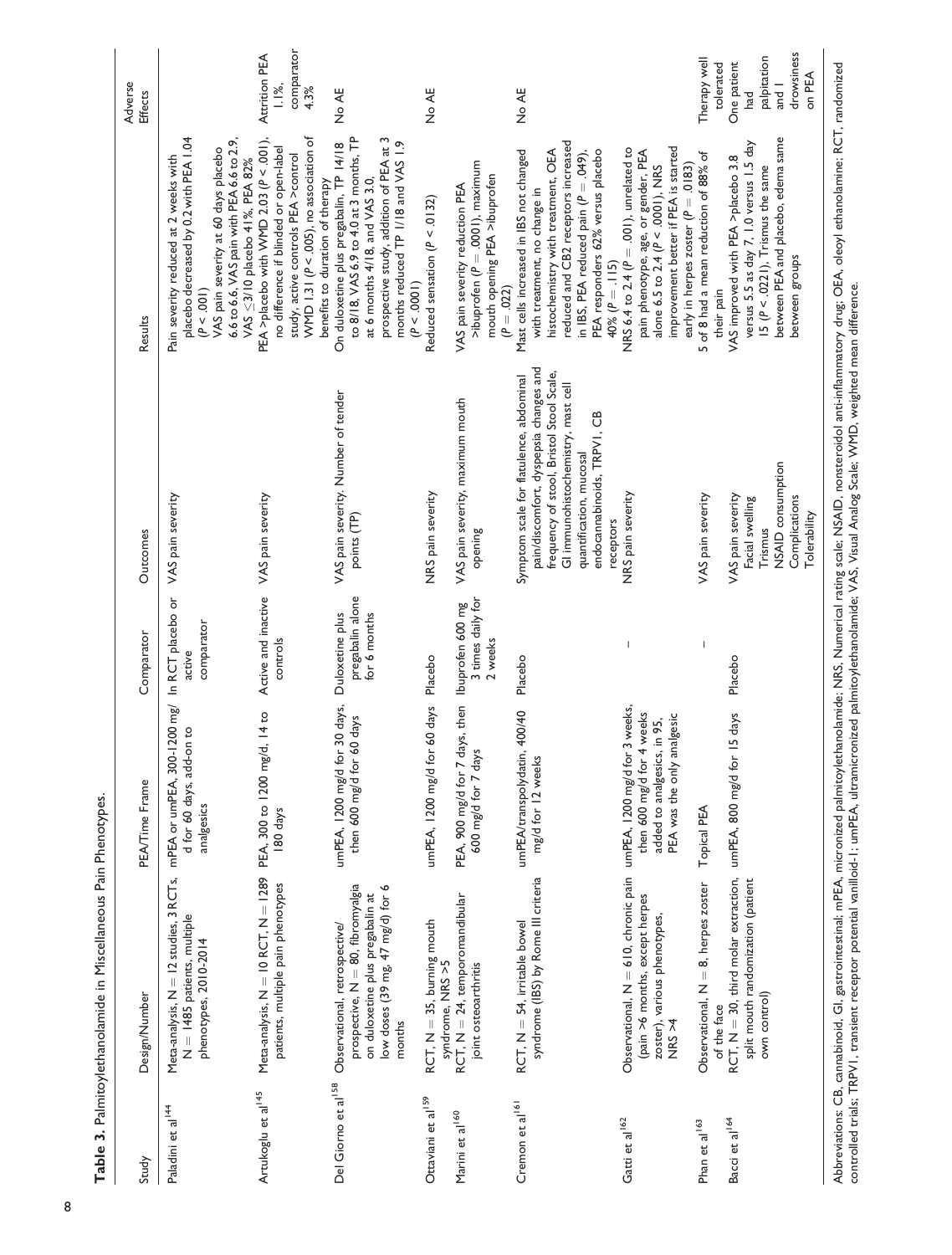|                                                                  | Table 4. Palmitoylethanolamide and Pelvic Pain Syndromes.                              |                                                                                                                                        |                                                    |                                                                                          |                                                                                                                                                                                                                         |                           |
|------------------------------------------------------------------|----------------------------------------------------------------------------------------|----------------------------------------------------------------------------------------------------------------------------------------|----------------------------------------------------|------------------------------------------------------------------------------------------|-------------------------------------------------------------------------------------------------------------------------------------------------------------------------------------------------------------------------|---------------------------|
| Study                                                            | Design/Numbers                                                                         | PEA/Time Frame                                                                                                                         | Comparator                                         | Outcome                                                                                  | Results                                                                                                                                                                                                                 | Adverse<br>Effects        |
| Tartaglia et al <sup>166</sup>                                   | dysmenorrhea in adolescents<br>$RCT, N = 220, primary$                                 | 10 days beginning the 24th day<br>mPEA/transpolydatin, 400/40 for                                                                      | Placebo                                            | VAS pelvic pain                                                                          | mean improvement with PEA 4 points<br>Improved pain PEA 98.2% versus 56.4%,                                                                                                                                             |                           |
| Indraccolo et al <sup>165</sup>                                  | Observational, $N = 4$ ,<br>and young women<br>endometriosis                           | 400/40 mg/d for 90 days<br>of the menstrual cycle<br>mPEA/transpolydatin,                                                              | $\overline{1}$                                     | VAS pain severity                                                                        | $(P < .0069)$ , improved dyspareunia,<br>Pain reduced from 77 to 31 mm<br>and reduced analgesic use<br>versus I point ( $P < .001$ )                                                                                    | had nausea<br>One patient |
| Lo Monte et al 167                                               | Observational, $N = 24$ , severe<br>pelvic pain from<br>endometriosis                  | mPEA/transpolydatin, 800/80/d<br>for 90 days                                                                                           | $\overline{1}$                                     | dyspareunia, dyschezia,<br>Pain, dysmenorrhea,<br>ol<br>O                                | dyspareunia, improved QoL P < .05),<br>Decreased pain, dysmenorrhea,<br>decreased NSAID use                                                                                                                             |                           |
| Giugliano et al <sup>168</sup>                                   | months of hormone therapy<br>Observational, $N = 47$ , pain<br>from endometriosis on 6 | 400/40 mg/d for 90 days<br>mPEA/transpolydatin,                                                                                        |                                                    | VAS pain severity,<br>dysmenorrhea,                                                      | VAS pain 5.6-2.2, dysmenorrhea, VAS<br>6.8-4.1, dyspareunia, VAS 6.9-3.2<br>(P < .05)                                                                                                                                   |                           |
| Caruso et al <sup>169</sup>                                      | Observational, $N = 56$ , pain<br>from endometriosis                                   | 600/600 mg/d,<br>mPEA/lipoic acid,<br>90 days                                                                                          | $\overline{\phantom{a}}$                           | VAS pain severity, Female<br>dyspareunia, dyschezia<br>Sexual Distress Scale,<br>$SE-36$ | improved ( $P < .001$ ), sexual function<br>Pain improved (P < .001), QoL,<br>improved $(P < .001)$                                                                                                                     |                           |
| Giammusso et al <sup>170</sup><br>Corbellis et al <sup>171</sup> | $RCT, N = 44,$ chronic pelvic<br>$RCT, N = 61$ , pain from<br>pain or prostatitis      | mPEA/lipoic, 300/300 mg/d,<br>mPEA/transpolydatin,<br>12 weeks                                                                         | Placebo for 90 days,<br>Serenoa Repens<br>320 mg/d | NIH-CPSI and IIEF<br>VAS pain severity,<br>questionnaire                                 | PEA improved the NIH-CPSI score, not<br>PEA >placebo (P < 01), celecoxib >PEA<br>IIEF5 score                                                                                                                            | No AE                     |
|                                                                  | endometriosis                                                                          | 800/80 mg/d, 90 days                                                                                                                   | 400 mg/d for<br>celecoxib<br>7 days                | dysmenorrhea,<br>dyspareunia                                                             | (P < .001)                                                                                                                                                                                                              |                           |
| Indraccolo et al <sup>172</sup>                                  | Meta-analyses, N = 4 trials,<br>$N = 81$ patients                                      | 800/80 mg/d, 90 days<br>mPEA/transpolydatin,                                                                                           |                                                    | VAS pain severity,<br>dysmenorrhea,<br>dyspareunia                                       | dysmenorrhea by 3.68, dyspareunia<br>VAS pain reduced by 4.1, VAS for<br>by 3.18 ( $P < .001$ )                                                                                                                         |                           |
|                                                                  |                                                                                        | drug; RCT, randomized controlled trials; umPEA, ultramicronized palmitoylethanolamide: QoL, Quality of Life; VAS, Visual Analog Scale. |                                                    |                                                                                          | Abbreviations: IIEF, International Index of Erectile Function; mPEA, micronized palmitoylethanolamide; NIH-CPSI, National Institutes of Health Chronic Prostatitis Symptom Index; NSAID, nonsteroidol anti-inflammatory |                           |

Table 4. Palmitoylethanolamide and Pelvic Pain Syndromes.

9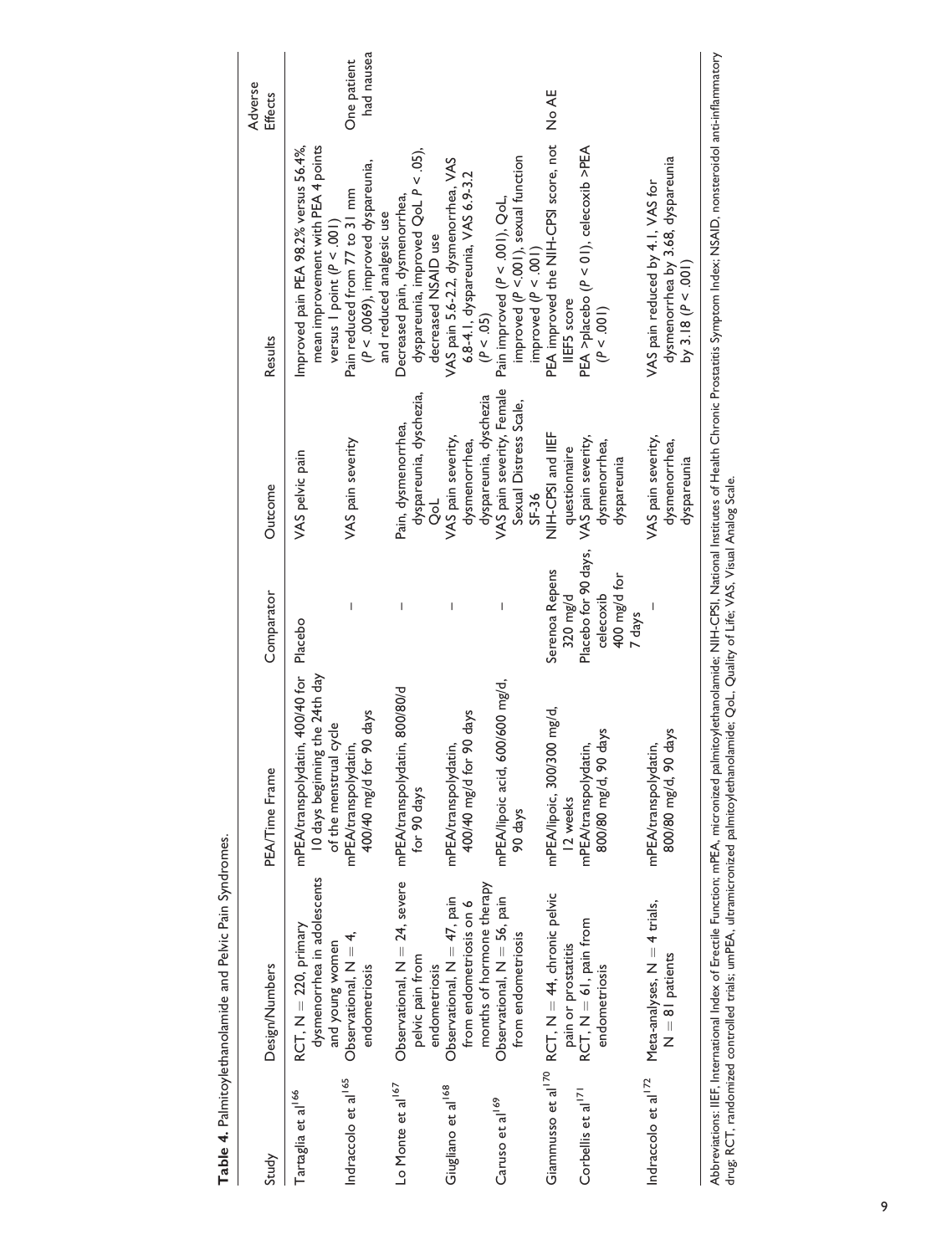astrogliosis, and preserves cognitive function.<sup>180</sup> It exerts neuroprotective effects on cultured cortical neurons in newborn rats subjected to hypoxic episodes. These protective effects were not mediated by PPAR  $\alpha$  receptors or TRPV1.<sup>181</sup> In many of these studies, luteolin was added to PEA. Luteolin is an antioxidant flavonoid that downmodulates neuroinflammation. Luteolin is neuroprotective, improves memory, and reduces anxiety in animal models. Palmitoylethanolamide administered before an experimental ischemic episode and with traumatic brain injury reduces infarct size and neurologic deficits.<sup>182</sup> The combination of PEA and luteolin works in several animal studies where each agent alone did not work. There is, however, no clinical evidence that the combination is better than PEA alone.<sup>2,94,176,183-185</sup> The mechanism of action remains unknown. It is known that it does not depend on the usual PEA targets, such as TRPV1 and or PPAR- $\alpha$ .<sup>186</sup> One mechanism may be by way of reduction in adhesive molecules, thus reducing vascular occlusion.<sup>187</sup>

## Strokes—Human Studies

Patients undergoing CNS microdialysis after a stroke had increased NAE in the area of stroke, including PEA that is also increased in surrounding brain tissue.<sup>16,188</sup> Circulating blood levels of PEA at the time of a stroke correlate with the degree of neurological deficits.<sup>189</sup> In an observational study, PEA improved cognitive function, spasticity, and disabilities from a stroke.<sup>16</sup>

#### Dementia and Alzheimer Disease—Animal Studies

There is a large amount of animal studies using PEA in Alzheimer disease models, but no clinical studies that we could find. In the 3xTg-AD animal model, PEA improved context learning and memory and reduced depression behaviors as well as anhedonia (sucrose preference test).<sup>190</sup> Palmitoylethanolamide reduces the expression of amyloid protein (AB1-42) and prevents  $\tau$  protein phosphorylation. The NF- $\kappa$ B expression is reduced, as well as inflammatory cytokines. Astrogliosis is curtailed.<sup>190-192</sup> The combination of PEA plus luteolin reduces inducible nitric oxide synthase expression, astrocyte activation, and neuron loss in organotypic hippocampal slices exposed to AB1-42. In addition, PEA upregulates brain-derived neurotrophic factor (BDNF).<sup>193</sup> Serum amyloid protein increases in axon myelin in Alzheimer disease and multiple sclerosis (MS). Palmitoylethanolamide plus luteolin reduces serum amyloid expression.<sup>194</sup> Dysfunctional endocannabinoid systems could play a role in Alzheimer disease.<sup>195,196</sup>

#### Multiple Sclerosis—Animal Studies

Palmitoylethanolamide reduces motor disabilities in mice models of MS.<sup>197</sup> Exogenously administered endocannabinoids and PEA ameliorate spasticity in chronic relapsing experimental autoimmune encephalomyelitis.<sup>198</sup> Cannabidiol and PEA diminished inflammation, demyelination, axonal damage, and

inflammatory cytokine expression, while concurrent administration of CBD and PEA was not as effective in induced experimental autoimmune encephalomyelitis.<sup>199</sup> Flurbiprofen blocks endocannabinoid metabolism centrally and reduces autoimmune encephalomyelitis in mice. $200$  Fatty acid amide hydrolase inhibitors do the same and reduce spasticity in mouse autoimmune encephalomyelitis.<sup>201</sup>

#### Multiple Sclerosis—Human Studies

Circulating PEA levels are reported in 2 MS studies. In one study, circulating levels were increased in secondary progressive MS, while a second found levels increased in both secondary progressive and relapsing remitting  $MS<sup>202</sup>$  Significantly reduced levels of all the tested endocannabinoids were found in the cerebrospinal fluid (CSF) of patients with MS compared to control patients, with lower levels detected in the secondary progressive subtype. Higher levels of AEA and PEA, although below those of controls, were found in the CSF of relapsing remitting patients during relapse.<sup>203</sup> Circulating endocannabinoids can arise from vascular endothelium, platelets, and monocytes or may reflect an impaired blood–brain barrier with leakage of PEA from CNS such that circulating levels may not reflect disease state of the  $CNS$ <sup>204,205</sup> A small study reported only as an abstract demonstrated improved pain in 14 of 20 patients treated with 300 mg of PEA twice daily (Table 5).

#### Parkinson Disease—Animal Studies

Palmitoylethanolamide improves dopamine neurotransmission and restores tyrosine hydroxylase activity within the substantia niger in a mouse model of PD. $208,209$  In a model of PD in which injury was induced by the dopaminergic toxin 1-methyl-4-phenyl-1,2,3,6-tetrahydropyridine (MPTP), intraperitoneal injections of PEA prevented Parkinsonian behaviors, maintained the expression of tyrosine hydroxylase reduced by MPTP, and blunted the upregulation of  $\alpha$ -synuclein that is associated with PD.<sup>210</sup> The combination of PEA plus luteolin blocks both the neuroinflammation and the autophagic pathway involved in PD in mice. $2^{11}$ 

### Parkinson Disease—Clinical Studies

The addition of ultramicronized PEA to patients with PD receiving levodopa therapy significantly and progressively reduced the revised Movement Disorder Society/Unified Parkinson Disease Rating Scale questionnaire score over 1 year (Table 5). For each item, the mean scores between baseline and end of treatment were significantly reduced for most nonmotor and motor symptoms.<sup>15</sup>

### Autism—Animal Studies

BTBR T+tf/J mice develop autistic behavior; PEA reversed autistic behaviors in mice. This effect was contingent on activation of PPAR-a receptors. Palmitoylethanolamide restored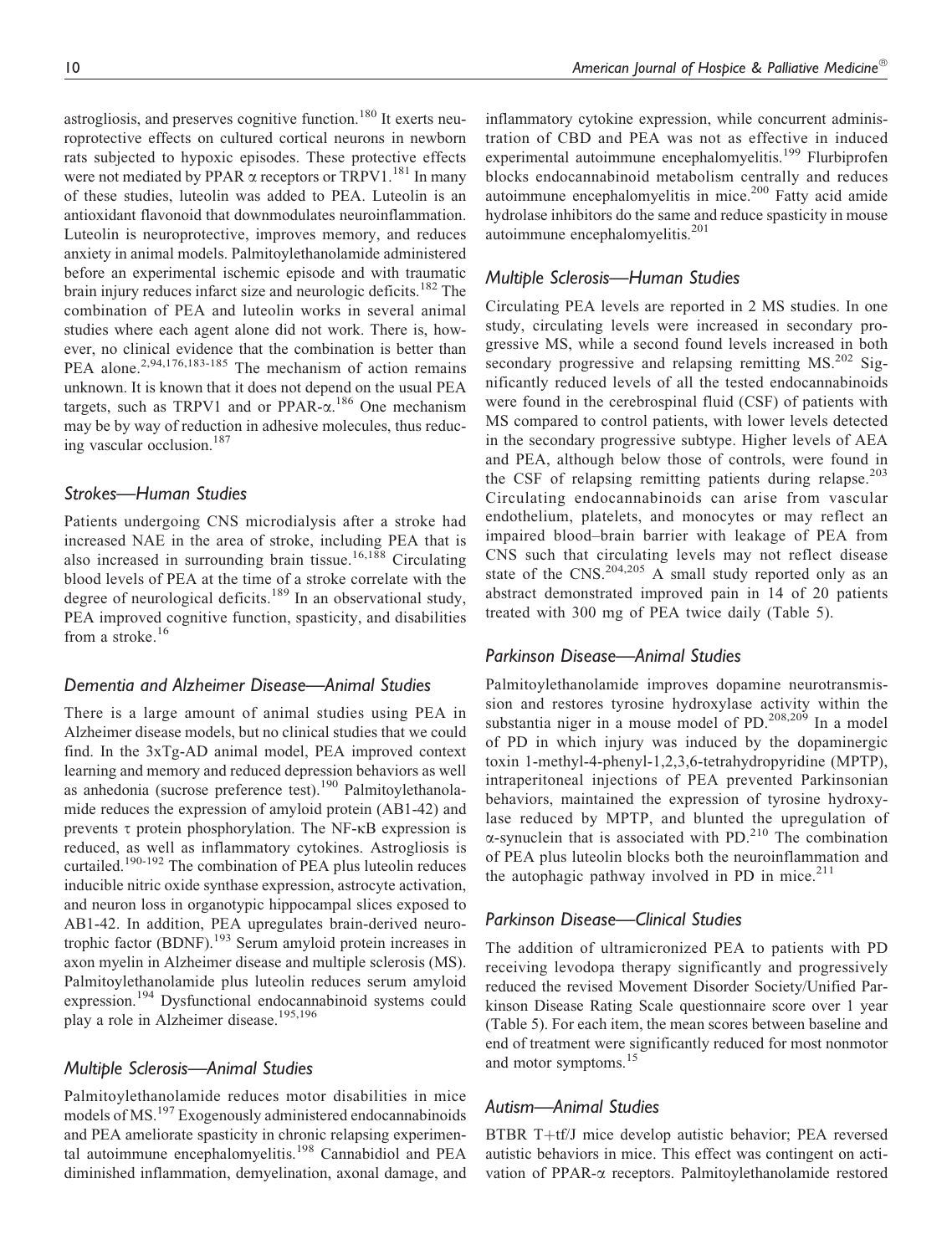|                                            |                                                                                                                      |                                                               |                                    |                                                                                                                                                                                                     |                                                                                                                                                                                                                                                                                                                                         | Adverse |
|--------------------------------------------|----------------------------------------------------------------------------------------------------------------------|---------------------------------------------------------------|------------------------------------|-----------------------------------------------------------------------------------------------------------------------------------------------------------------------------------------------------|-----------------------------------------------------------------------------------------------------------------------------------------------------------------------------------------------------------------------------------------------------------------------------------------------------------------------------------------|---------|
| Study                                      | Design/Numbers                                                                                                       | PEA/Time Frame                                                | Comparator                         | Outcome                                                                                                                                                                                             | Results                                                                                                                                                                                                                                                                                                                                 | Effects |
| Hashemi et al <sup>13</sup><br>Ghazizadeh- | Hamilton Rating Scale for<br>Depression-17 (HAMD)<br>depressive disorder,<br>$RCT, N = 58$ , major<br>$\frac{6}{10}$ | citalopram 40 mg/d<br>for 6 weeks plus<br>umPEA, 1200 mg/d    | Citalopram 40 mg/d<br>plus Placebo | Response (50% reduction in HAMD),<br>HAMD at 2, 4, 6 weeks<br>remission HAMD <8                                                                                                                     | HAMD at 2 weeks PEA >placebo, reduced<br>8.3 versus 5.8 ( $P = .004$ ), 6 weeks PEA<br>symptoms ( $P = .021$ ), response rate<br>>placebo in reduced depression<br>$PEA(P = 01)$                                                                                                                                                        | No AE   |
| Khalaj et al <sup>14</sup>                 | $RCT, N = 70,$ autism, ages<br>4-12, Aberrant Behavior<br>Checklist-Community<br>$(ABC-C) > 12$                      | PEA, 1200 mg/d plus<br>risperidone for<br>10 weeks            | Risperidone plus<br>placebo        | Adverse effects<br>ABC-C                                                                                                                                                                            | hyperactivity (P < .001), inappropriate<br>PEA >placebo irritability ( $P = .002$ ) and<br>speech ( $P = .05$ )                                                                                                                                                                                                                         | No AE   |
| Antonucci et al <sup>206</sup>             | Two case report, autism ages<br>13 and 15                                                                            | umPEA, 600 mg/d                                               | I                                  | Childhood Autism Rating Scale                                                                                                                                                                       | Improved socialization, language, improved No AE<br>cognition, reduced aggression                                                                                                                                                                                                                                                       |         |
| Brotini et al <sup>15</sup>                | Observational, $N = 30$ ,<br>Parkinson disease on<br>levodopa                                                        | umPEA, 600 mg/d for<br>I year                                 |                                    | Revised Movement Disorder Society/<br>Unified Parkinson Disease Rating<br>Scale                                                                                                                     | decreased from 43 to 23 including speech<br>nonmotor symptoms. Motor total score<br>improved, particularly mood, sleep, and<br>Significant improvement in motor and<br>$(P = .012)$ and walking and balance<br>$(P = .0004)$ , nonmotor symptoms<br>fatigue ( $P < .005$ )                                                              | No AE   |
| Orefice et al <sup>207</sup>               | sclerosis relapsing remitting<br>subtype on interferon-IB<br>$RCT, N = 29, multiple$<br>for 6 months                 | umPEA, 600 mg/d<br>12 months                                  | for Placebo                        | Addition Test, VAS pain severity,<br>Multiple Sclerosis Quality of Life<br>Scale-54, Paced Auditory Serial<br>Expanded Disability Status Scale,<br>endocannabinoid blood levels,<br>cytokine levels | and QoL, no change in serial addition, no<br>interferon- $\gamma$ , TNF- $\alpha$ , and IL-17 with PEA,<br>slight increase in expression of FAAH in<br>placebo, inverse relationship between<br>improved cognitive function with PEA<br>change in disease course, reduced<br>PEA improved pain with interferon,<br>interferon-y and PEA | No AE   |
| Caltagirone et al <sup>16</sup>            | individuals with first stroke,<br>Observational, $N = 267$ ,<br>stabilized and in<br>rehabilitation                  | 1400/140 mg/d<br>umPEA/luteolin,<br>sublingual for<br>60 days |                                    | Ashworth Scale for spasticity, NRS<br>Canadian Neurological Scale, MMSE,<br>pain severity, Barthel Index for<br>disability                                                                          | $(P = .0049)$ , improved MMSE $(P < .0001)$ ,<br>improved pain ( $P = .0014$ ), improved<br>disabilities and activities of daily living<br>Improved Canadian Neurological Scale<br>improved spasticity ( $P < .0075$ )<br>(P < .001)                                                                                                    | No AE   |
|                                            | Abbeniational II I7 intolation 17: MMCE Mini Mantel Ctottle Examination                                              |                                                               |                                    | a DEA — wire irod estimately attack of the DCT — metric of the leader of the left of the LA HNE at the contract                                                                                     | altana fa ata ar su sua DEA illeana isa aiasa                                                                                                                                                                                                                                                                                           |         |

**Table 5.** Palmitovlethanolamide in Neuronsychological and Neurodegenerative Disorders. Table 5. Palmitoylethanolamide in Neuropsychological and Neurodegenerative Disorders.

Abbreviations: IL-17, interleukin 17; MMSE, Mini-Mental Status Examination; mPEA, micronized palmitoylethanolamide; RCT, randomized controlled trials; TNF-x, tumor necrosis factor x; umPEA, ultramicronized<br>palmitoylethanol Abbreviations: IL-17, interleukin 17; MMSE, Mini-Mental Status Examination; mPEA, micronized palmitoylethanolamide; RCT, randomized controlled trials; TNF-a, tumor necrosis factor a; umPEA, ultramicronized palmitoylethanolamide; VAS, Visual Analog Scale.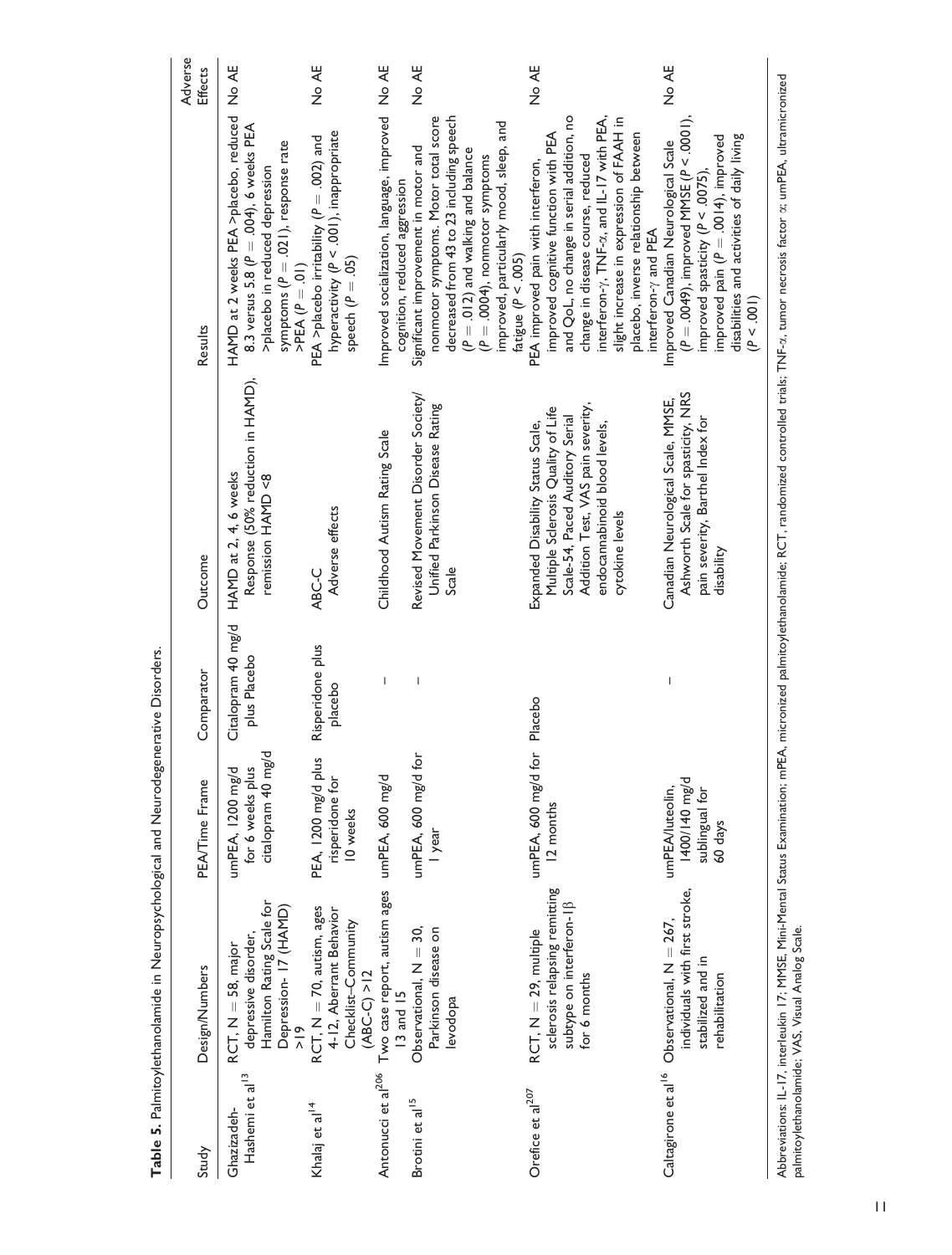hippocampal BDNF signaling pathways and improved mitochondrial dysfunction, both known to be consistently associated with autism.<sup>212</sup> Additional evidence supporting PPAR- $\alpha$ as the important receptor target in autism comes from a study using valproic acid. Valproic acid produces autistic behavior in rats, which is directly associated with the reduction in expression of PPAR- $\alpha$  receptors.<sup>213</sup>

## Autism—Clinical Studies

There are 2 case reports and a small randomized trial of PEA in the management of autism.<sup>14,183,206</sup> A randomized trial of 70 children with moderate to severe autism by the Aberrant Behavior Checklist–Community Edition randomized children to risperidone with or without PEA. Palmitoylethanolamide significantly improved the therapeutic effects of risperidone on irritability and hyperactivity (Table 5).<sup>14</sup>

#### Seizures—Animal Studies

There is a modest amount of evidence that PEA has on antiseizure activity, though there are no clinical studies. Palmitoylethanolamide reduces tonic convulsions from maximum electroshock and chemical-induced seizures in mice. Efficacy was similar to phenytoin at similar doses (8.9 vs 9.2 mg/kg). The therapeutic index of PEA was much wider since unlike phenytoin, PEA impairment did not occur at doses as high as  $250 \text{ mg/kg}$ .<sup>214</sup> The actions appear to be similar to the fatty acid valproic acid.<sup>214</sup> Palmitoylethanolamide increased the latency to clonus in rats exposed to amygdala kindling. Palmitoylethanolamide was also effective against pentylenetetrazol-induced convulsions at a dose of 40 mg/kg.<sup>215</sup> In another mouse model, PEA blocked kainic acid chronic seizures and was neuroprotective to ongoing seizures.<sup>216</sup>

### Neuropsychiatric Disorders

#### Depression—Animal Studies

There are multiple animal studies that have demonstrated antidepressant activity. Palmitoylethanolamide reduces depression (immobility) from forced swimming in mice at a dose of 20 mg/kg, which is equivalent to fluoxetine at the same dose.<sup>217</sup> Certain antidepressants increase PEA levels in the brain. Antidepressant withdrawal reduces PEA in critical brain areas (frontal cortex, hippocampus, dorsal striatum).<sup>218</sup> Long-term corticosteroid exposure to 129Sv/Ev mice induces anxiety and depression. Palmitoylethanolamide plus luteolin (1 mg/kg, intraperitoneal) improves depression-like behavior, as assessed by openfield, novelty suppressed feeding, forced swim test, and elevated maze testing. Not only does anxiety and depression improve, but hippocampal neurogenesis and neuroplasticity improve, both of which are usually diminished with depression.<sup>185</sup>

#### Depression—Clinical Studies

Circulating PEA levels are significantly lower in women who are depressed compared with healthy controls.<sup>219,220</sup> A randomized double-blind trial added 1200 mg/d of PEA or placebo to citalopram in 58 patients (Table 5). The Hamilton Depression Rating Scale was used to measure outcomes at 2, 4, and 6 weeks.<sup>13</sup> Palmitoylethanolamide shows significantly greater improvement in depressive symptoms compared to placebo group throughout the trial period. The response rate defined as a 50% reduction in the Hamilton Depression Rating Scale was 100% for PEA and 74% for placebo at 6 weeks.

#### Post-Traumatic Stress Disorder—Animal Studies

Post-traumatic stress disorder is characterized by alterations in mood, impaired socialization, and cognition. In animal models of PTSD, CNS PEA and neurosteroids levels are reduced.<sup>65</sup> The FAAH inhibitor SSR411298 exerts anxiolytic-like effects following exposure to a traumatic event, in a mouse defense test battery and social defeat procedure. SSR411298 increases CNS endocannabinoid levels, including PEA in rodents.<sup>221</sup> Another FAAH inhibitor, URB597, increases brain endocannabinoids and reduces acute and chronic stress in rats. $222$ 

### Post-Traumatic Stress Disorder—Clinical Studies

In a study that investigated PTSD-associated differences in human hair endocannabinoids, patients with PTSD had reduced hair concentrations of PEA. Regression analyses demonstrated a strong negative relationship between all investigated NAEs and severity of PTSD.<sup>223</sup> Post-traumatic stress disorder is associated with a significant incidence of suicide, and endocannabinoids and neurosteroid biosynthesis are reduced in suicidal individuals.<sup>65</sup> Paradoxically in individuals with PTSD compared with individuals who sustain trauma but do not develop PTSD, PEA levels were higher in the PTSD group. Clinician Administered PTSD Scale scores correlated positively with circulating PEA levels. $^{224}$  There are no observational or randomized trials of PEA in the treatment of PTSD.

### Morphine Analgesic Tolerance—Animal Studies

Morphine analgesic tolerance is associated with neuroinflammation and astrogliosis. $^{225}$  In rats, PEA significantly attenuates morphine analgesic tolerance and doubles the number of days of morphine antinociceptive. Palmitoylethanolamide prevents morphine-related microglia and astrocyte proliferation in the dorsal horn.<sup>226</sup>

### Morphine Analgesia—Clinical Studies

In a randomized study of 42 total knee arthroplasty, patients were given either intrathecal morphine  $(200 \mu g)$  or placebo at the time of the spinal anesthesia. Patients receiving intrathecal morphine had reductions in AEA, PEA, and OEA compared to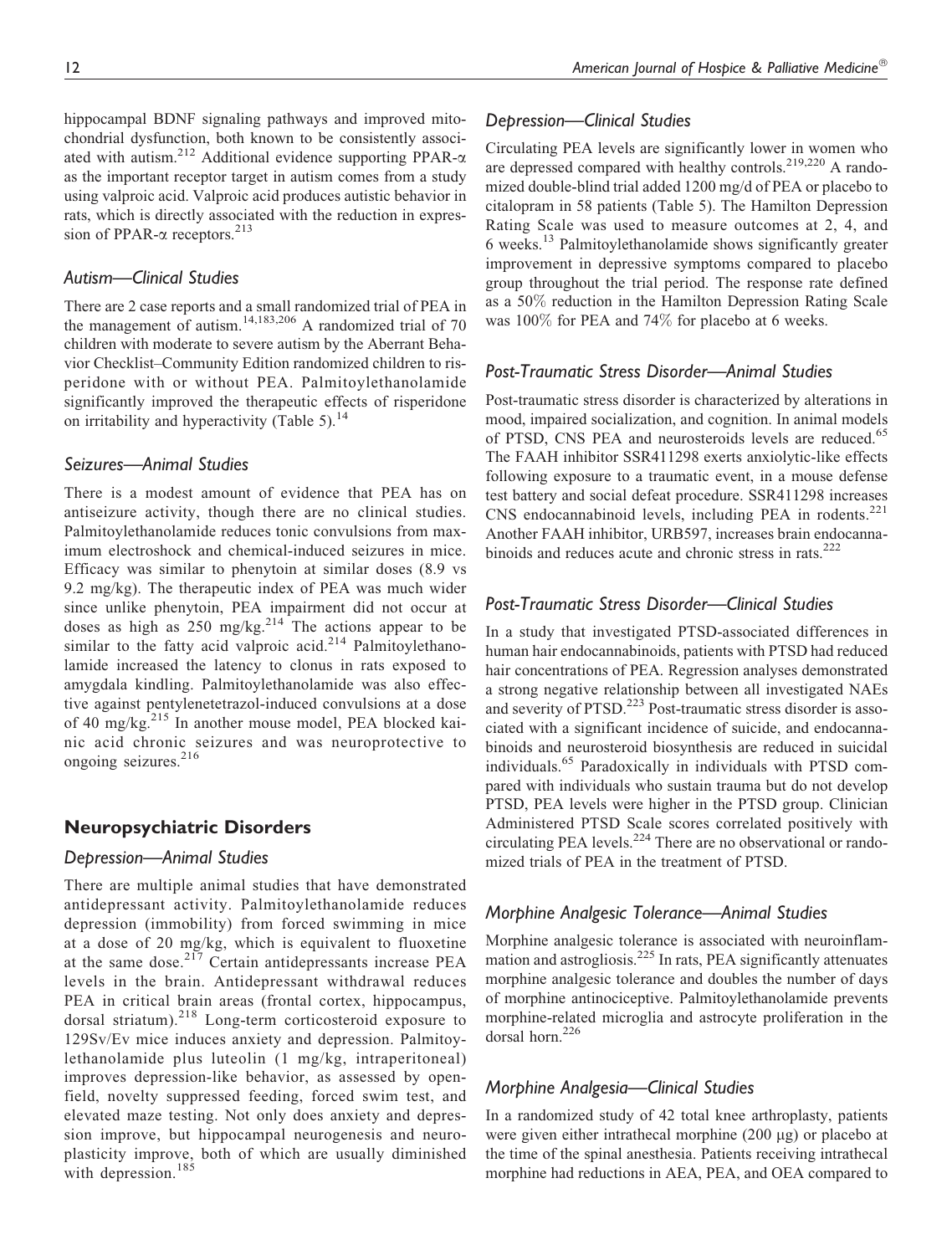placebo.<sup>227</sup> Palmitoylethanolamide improves oxycodone, codeine, and tapentadol analgesia (Table 1).

# **Discussion**

Palmitoylethanolamide is a multifaceted endocannabinoid nutraceutical with intriguing activity, but evidence as to clinical benefits is fragmentary for pain and nonpain symptoms in a number of diseases. Initial interests in PEA were related to influenza A and the management of rheumatic fever, which have largely been ignored over the past 3 decades. Palmitoylethanolamide is best known in the literature as a co-analgesic for neuropathic pain since most studies added PEA to preexisting analgesics, and rarely was it used as a single analgesic. Two recent meta-analyses of trials involving patients with multiple pain syndromes have demonstrated significant analgesic benefits to PEA with very few adverse effects. Palmitoylethanolamide has been used for entrapment neuropathies in a fair number of studies as well as pain from endometriosis. Combinations with luteolin and transpolydatin have been used in a multitude of studies, but there are no randomized comparisons to PEA alone.<sup>176</sup> The same can be said for ultramicronized PEA versus PEA that is not micronized.<sup>228,229</sup> The claim of increased bioavailability has not been correlated with clinical studies in humans.<sup>230</sup>

Palmitoylethanolamide has promising potential but with sparse clinical evidence in the management of several neurodegenerative disorders, such as Alzheimer disease (although there are no clinical trials), PD, autism, MS, and strokes.<sup>14,15,196,198,202,211,231,232</sup> What is fairly remarkable is PEA safety *in* both animal studies and clinically. There are no reported drug–drug interactions. Diarrhea and stomach upset occur rarely.<sup>117</sup>

There are large gaps in our understanding of the pharmacokinetics and clinical pharmacodynamics of PEA. In animal studies, critical targets involve PPAR-a receptors, TRPV1 receptors, GPR55, and the entourage effects involving other endogenous cannabinoids. Which receptor or interaction is responsible for which clinical benefit is not known? Most clinicians are unaware of PEA. There is a need for clinical trials, but this is a nutraceutical and not a medication according to the US Food and Drug Administration so that funding from pharmaceutical companies is unlikely to occur. Pilot studies have been done using N-of-1 study designs, which may be a step forward in advancing clinical trials.<sup>233</sup>

# Conclusion

Palmitoylethanolamide is a nutraceutical with a complex pharmacodynamic profile and relatively unknown pharmacokinetics. The palliative benefits for multiple patients are intriguing but require more research.

#### Declaration of Conflicting Interests

The authors declared no potential conflicts of interest with respect to the research, authorship, and/or publication of this article.

#### Funding

The authors received no financial support for the research, authorship, and/or publication of this article.

#### ORCID iD

Mellar P. Davis D<https://orcid.org/0000-0002-7903-3993> Carlos Fernandez <https://orcid.org/0000-0002-5561-6211>

#### **References**

- 1. Ho WS, Barrett DA, Randall MD. 'Entourage' effects of N-palmitoylethanolamide and N-oleoylethanolamide on vasorelaxation to anandamide occur through TRPV1 receptors. Br J Pharmacol. 2008;155(6):837-846.
- 2. Skaper SD, Facci L, Barbierato M, et al. N-Palmitoylethanolamine and neuroinflammation: a novel therapeutic strategy of resolution. Mol Neurobiol. 2015;52(2):1034-1042.
- 3. Skaper SD, Facci L, Fusco M, et al. Palmitoylethanolamide, a naturally occurring disease-modifying agent in neuropathic pain. Inflammopharmacology. 2014;22(2):79-94.
- 4. di Marzo V, Skaper SD. Palmitoylethanolamide: biochemistry, pharmacology and therapeutic use of a pleiotropic antiinflammatory lipid mediator. CNS Neurol Disord Drug Targets. 2013;12(1):4-6.
- 5. Skaper SD, Facci L, Zusso M, Giusti P. An inflammation-centric view of neurological disease: beyond the neuron. Front Cell Neurosci. 2018;12:72.
- 6. Di Cesare Mannelli L, D'Agostino G, Pacini A, et al. Palmitoylethanolamide is a disease-modifying agent in peripheral neuropathy: pain relief and neuroprotection share a PPAR-alpha-mediated mechanism. Mediators Inflamm. 2013;2013:328797.
- 7. Luongo L, Guida F, Boccella S, et al. Palmitoylethanolamide reduces formalin-induced neuropathic-like behaviour through spinal glial/microglial phenotypical changes in mice. CNS Neurol Disord Drug Targets. 2013;12(1):45-54.
- 8. Hesselink JM, Hekker TA. Therapeutic utility of palmitoylethanolamide in the treatment of neuropathic pain associated with various pathological conditions: a case series. J Pain Res. 2012; 5:437-442.
- 9. LoVerme J, Russo R, La Rana G, et al. Rapid broad-spectrum analgesia through activation of peroxisome proliferator-activated receptor-alpha. J Pharmacol Exp Ther. 2006;319(3):1051-1061.
- 10. Re G, Barbero R, Miolo A, Di Marzo V. Palmitoylethanolamide, endocannabinoids and related cannabimimetic compounds in protection against tissue inflammation and pain: potential use in companion animals. Vet J. 2007;173(1):21-30.
- 11. Artukoglu BB, Beyer C, Zuloff-Shani A, Brener E, Bloch MH. Efficacy of palmitoylethanolamide for pain: a meta-analysis. Pain Physician. 2017;20(5):353-362.
- 12. Paladini A, Fusco M, Cenacchi T, Schievano C, Piroli A, Varrassi G. Palmitoylethanolamide, a special food for medical purposes, in the treatment of chronic pain: a pooled data meta-analysis. Pain Physician. 2016;19(2):11-24.
- 13. Ghazizadeh-Hashemi M, Ghajar A, Shalbafan MR, et al. Palmitoylethanolamide as adjunctive therapy in major depressive disorder: a double-blind, randomized and placebo-controlled trial. J Affect Disord. 2018;232:127-133.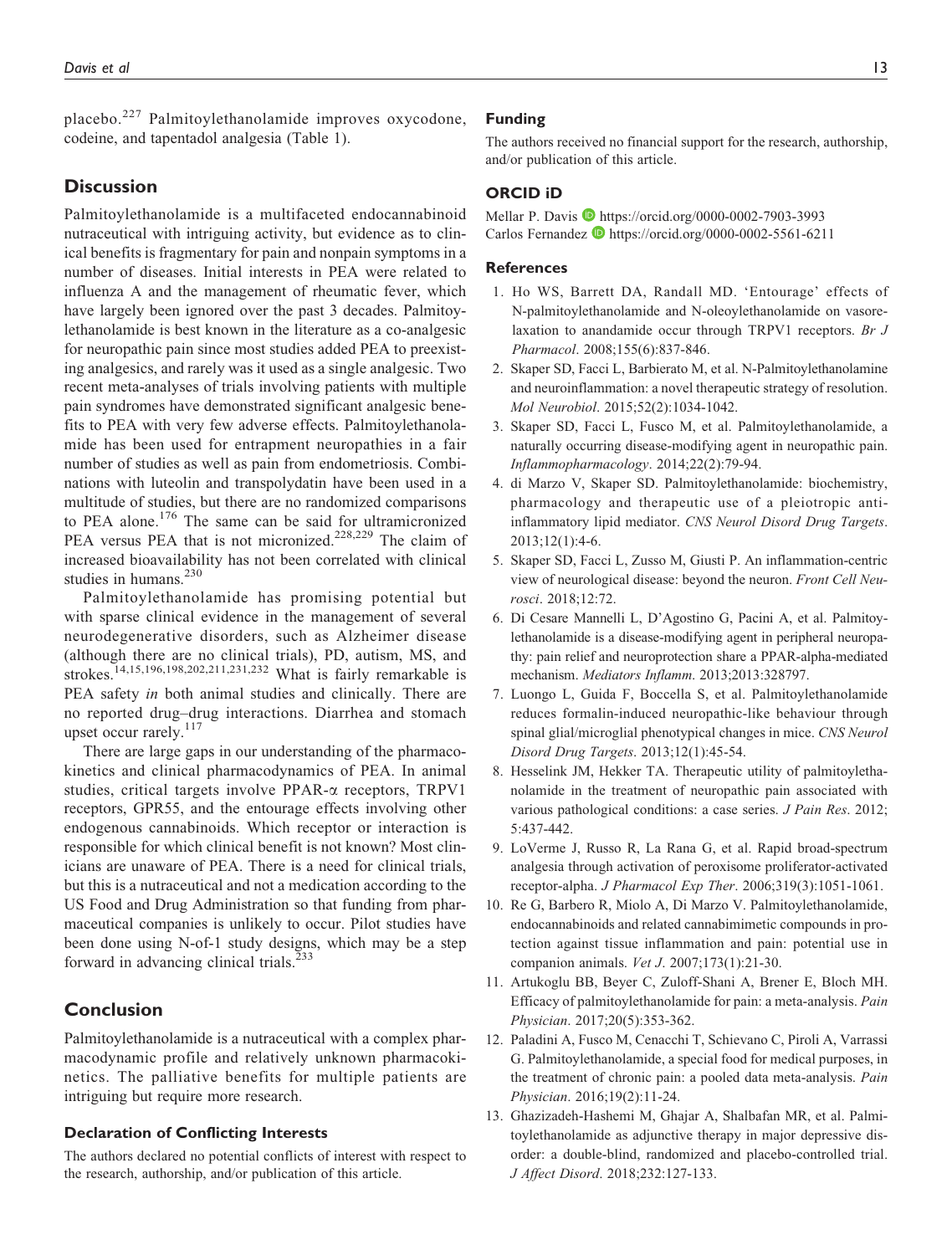- 14. Khalaj M, Saghazadeh A, Shirazi E, et al. Palmitoylethanolamide as adjunctive therapy for autism: efficacy and safety results from a randomized controlled trial. J Psychiatr Res. 2018;103:104-111.
- 15. Brotini S, Schievano C, Guidi L. Ultra-micronized palmitoylethanolamide: an efficacious adjuvant therapy for Parkinson's disease. CNS Neurol Disord Drug Targets. 2017;16(6):705-713.
- 16. Caltagirone C, Cisari C, Schievano C, et al. Co-ultramicronized palmitoylethanolamide/luteolin in the treatment of cerebral ischemia: from rodent to man. Transl Stroke Res. 2016;7(1):54-69.
- 17. Coburn AF, Graham CE, Haninger J. The effect of egg yolk in diets on anaphylactic arthritis (passive Arthus phenomenon) in the guinea pig. J Exp Med. 1954;100(5):425-435.
- 18. Coburn AF. The concept of egg yolk as a dietary inhibitor to rheumatic susceptibility. Lancet. 1960;1(7129):867-870.
- 19. Coburn AF, Trulson MF, Moore LV. Further study of the effect of the administration of egg yolk on susceptibility of children to rheumatic infection [in Italian]. Minerva Med. 1954;45(42): 1534-1536.
- 20. Ganley OH, Graessle OE, Robinson HJ. Anti-inflammatory activity on compounds obtained from egg yolk, peanut oil, and soybean lecithin. *J Lab Clin Med*. 1958;51(5):709-714.
- 21. Bachur NR, Masek K, Melmon KL, Udenfriend S. Fatty acid amides of ethanolamine in mammalian tissues. J Biol Chem. 1965;240:1019-1024.
- 22. Kahlich R, Klima J, Cihla F, et al. Studies on prophylactic efficacy of N-2-hydroxyethyl palmitamide (Impulsin) in acute respiratory infections. Serologically controlled field trials. J Hyg Epidemiol Microbiol Immunol. 1979;23(1):11-24.
- 23. Masek K, Perlik F, Klima J, Kahlich R. Prophylactic efficacy of N-2-hydroxyethyl palmitamide (Impulsin) in acute respiratory tract infections. Eur J Clin Pharmacol. 1974;7(6):415-419.
- 24. Keppel Hesselink JM, de Boer T, Witkamp RF. Palmitoylethanolamide: a natural body-own anti-inflammatory agent, effective and safe against influenza and common cold. Int J Inflamm. 2013. doi:10.1177/2013151028.
- 25. Rahman IA, Tsuboi K, Hussain Z, et al. Calcium-dependent generation of N-acylethanolamines and lysophosphatidic acids by glycerophosphodiesterase GDE7. Biochim Biophys Acta. 2016; 1861(12 pt A):1881-1892.
- 26. Ueda N, Tsuboi K, Uyama T. Metabolism of endocannabinoids and related N-acylethanolamines: canonical and alternative pathways. FEBS J. 2013;280(9):1874-1894.
- 27. Hansen HS. Effect of diet on tissue levels of palmitoylethanolamide. CNS Neurol Disord Drug Targets. 2013;12(1):17-25.
- 28. Kaczocha M, Vivieca S, Sun J, Glaser ST, Deutsch DG. Fatty acid-binding proteins transport N-acylethanolamines to nuclear receptors and are targets of endocannabinoid transport inhibitors. J Biol Chem. 2012;287(5):3415-3424.
- 29. Lo Verme J, Fu J, Astarita G, et al. The nuclear receptor peroxisome proliferator-activated receptor-alpha mediates the antiinflammatory actions of palmitoylethanolamide. Mol Pharmacol. 2005;67(1):15-19.
- 30. D'Agostino G, La Rana G, Russo R, et al. Acute intracerebroventricular administration of palmitoylethanolamide, an endogenous peroxisome proliferator-activated receptor-alpha agonist,

modulates carrageenan-induced paw edema in mice. J Pharmacol Exp Ther. 2007;322(3):1137-1143.

- 31. Balvers MG, Verhoeckx KC, Meijerink J, Wortelboer HM, Witkamp RF. Measurement of palmitoylethanolamide and other N-acylethanolamines during physiological and pathological conditions. CNS Neurol Disord Drug Targets. 2013;12(1):23-33.
- 32. Artmann A, Petersen G, Hellgren LI, et al. Influence of dietary fatty acids on endocannabinoid and N-acylethanolamine levels in rat brain, liver and small intestine. Biochim Biophys Acta. 2008; 1781(4):200-212.
- 33. Joosten MM, Balvers MG, Verhoeckx KC, Hendriks HF, Witkamp RF. Plasma anandamide and other N-acylethanolamines are correlated with their corresponding free fatty acid levels under both fasting and non-fasting conditions in women. Nutr Metab (Lond). 2010;7:49.
- 34. Lee TT, Hill MN, Hillard CJ, Gorzalka BB. Temporal changes in N-acylethanolamine content and metabolism throughout the periadolescent period. Synapse. 2013;67(1):4-10.
- 35. Petrosino S, Cordaro M, Verde R, et al. Oral ultramicronized palmitoylethanolamide: plasma and tissue levels and spinal anti-hyperalgesic effect. Front Pharmacol. 2018;9:249.
- 36. Ghafouri N, Ghafouri B, Larsson B, et al. High levels of N-palmitoylethanolamide and N-stearoylethanolamide in microdialysate samples from myalgic trapezius muscle in women. PLoS One. 2011;6(11):e27257.
- 37. Murillo-Rodriguez E, Desarnaud F, Prospero-Garcia O. Diurnal variation of arachidonoylethanolamine, palmitoylethanolamide and oleoylethanolamide in the brain of the rat. Life Sci. 2006; 79(1):30-37.
- 38. Skonberg C, Artmann A, Cornett C, Hansen SH, Hansen HS. Pitfalls in the sample preparation and analysis of N-acylethanolamines. J Lipid Res. 2010;51(10):3062-3073.
- 39. Tsuboi K, Uyama T, Okamoto Y, Ueda N. Endocannabinoids and related N-acylethanolamines: biological activities and metabolism. Inflamm Regen. 2018;38:28.
- 40. Solorzano C, Zhu C, Battista N, et al. Selective N-acylethanolamine-hydrolyzing acid amidase inhibition reveals a key role for endogenous palmitoylethanolamide in inflammation. Proc Natl Acad Sci U S A. 2009;106(49):20966-20971.
- 41. Endocannabinoid Research G, De Filippis D, D'Amico A, et al. Levels of endocannabinoids and palmitoylethanolamide and their pharmacological manipulation in chronic granulomatous inflammation in rats. Pharmacol Res. 2010;61(4):321-328.
- 42. Artamonov M, Zhukov O, Shuba I, et al. Incorporation of labelled N-acylethanolamine (NAE) into rat brain regions in vivo and adaptive properties of saturated NAE under x-ray irradiation. Ukr Biokhim Zh. 2005;77(6):51-62.
- 43. Walter L, Franklin A, Witting A, Moller T, Stella N. Astrocytes in culture produce anandamide and other acylethanolamides. J Biol Chem. 2002;277(23):20869-20876.
- 44. Petrosino S, Palazzo E, de Novellis V, et al. Changes in spinal and supraspinal endocannabinoid levels in neuropathic rats. Neuropharmacology. 2007;52(2):415-422.
- 45. Jhaveri MD, Richardson D, Robinson I, et al. Inhibition of fatty acid amide hydrolase and cyclooxygenase-2 increases levels of endocannabinoid related molecules and produces analgesia via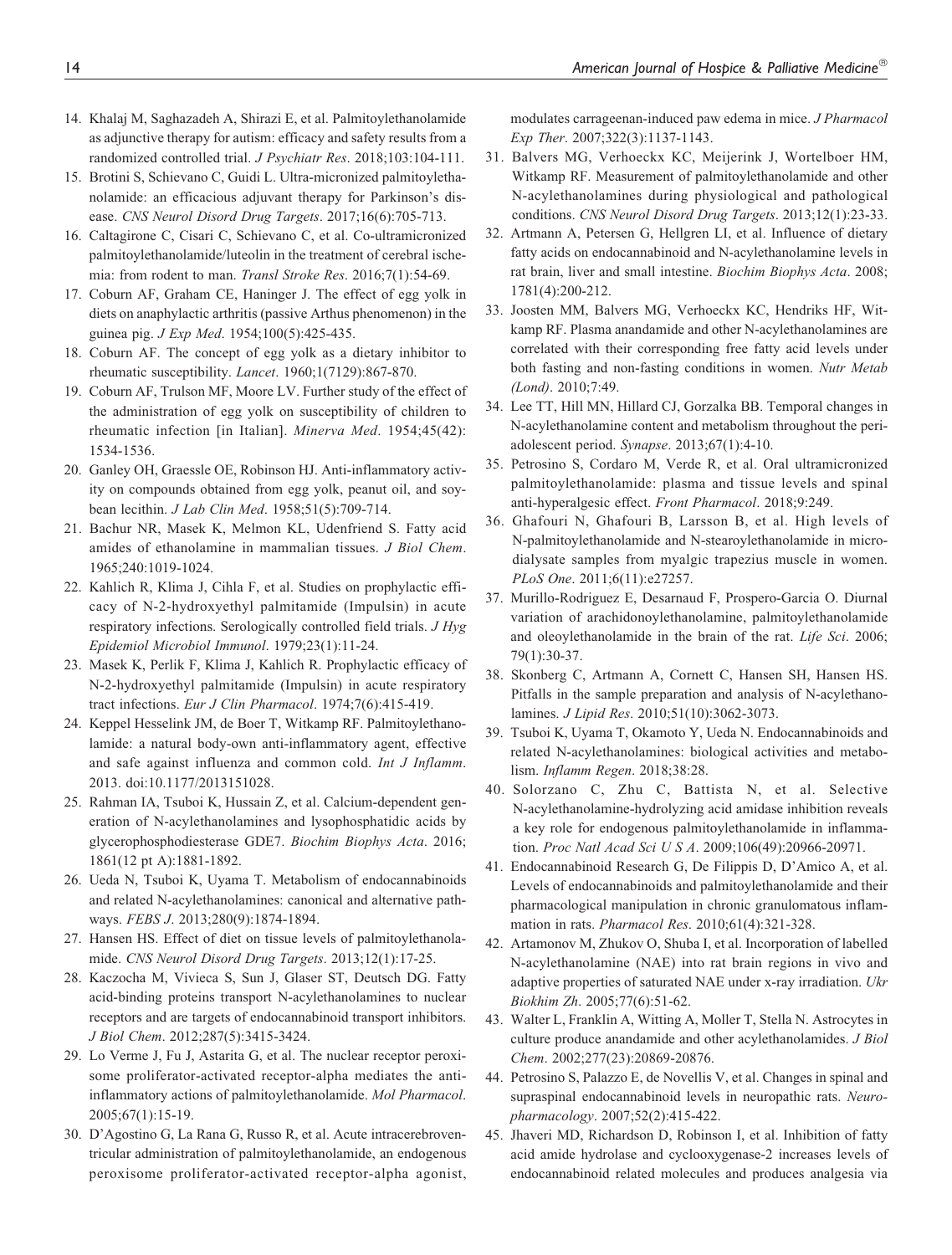peroxisome proliferator-activated receptor-alpha in a model of inflammatory pain. Neuropharmacology. 2008;55(1):85-93.

- 46. Skaper SD. Impact of inflammation on the blood–neural barrier and blood–nerve interface: from review to therapeutic preview. Int Rev Neurobiol. 2017;137:29-45.
- 47. Hansen HS. Palmitoylethanolamide and other anandamide congeners. Proposed role in the diseased brain. Exp Neurol. 2010; 224(1):48-55.
- 48. Hansen HS, Diep TA. N-acylethanolamines, anandamide and food intake. Biochem Pharmacol. 2009;78(6):553-560.
- 49. Pillarisetti S, Alexander CW, Khanna I. Pain and beyond: fatty acid amides and fatty acid amide hydrolase inhibitors in cardiovascular and metabolic diseases. Drug Discov Today. 2009; 14(23-24):1098-1111.
- 50. Guida F, Boccella S, Iannotta M, et al. Palmitoylethanolamide reduces neuropsychiatric behaviors by restoring cortical electrophysiological activity in a mouse model of mild traumatic brain injury. Front Pharmacol. 2017;8:95.
- 51. LoVerme J, La Rana G, Russo R, Calignano A, Piomelli D. The search for the palmitoylethanolamide receptor. Life Sci. 2005; 77(14):1685-1698.
- 52. Daynes RA, Jones DC. Emerging roles of PPARs in inflammation and immunity. Nat Rev Immunol. 2002;2(10):748-759.
- 53. Devchand PR, Keller H, Peters JM, Vazquez M, Gonzalez FJ, Wahli W. The PPARalpha-leukotriene B4 pathway to inflammation control. Nature. 1996;384(6604):39-43.
- 54. D'Agostino G, La Rana G, Russo R, et al. Central administration of palmitoylethanolamide reduces hyperalgesia in mice via inhibition of NF-kappaB nuclear signalling in dorsal root ganglia. Eur J Pharmacol. 2009;613(1-3):54-59.
- 55. Esposito E, Cuzzocrea S. Palmitoylethanolamide is a new possible pharmacological treatment for the inflammation associated with trauma. Mini Rev Med Chem. 2013;13(2):237-255.
- 56. Gabrielsson L, Gouveia-Figueira S, Haggstrom J, Alhouayek M, Fowler CJ. The anti-inflammatory compound palmitoylethanolamide inhibits prostaglandin and hydroxyeicosatetraenoic acid production by a macrophage cell line. Pharmacol Res Perspect. 2017;5(2): e00300.
- 57. Esposito G, Capoccia E, Turco F, et al. Palmitoylethanolamide improves colon inflammation through an enteric glia/toll like receptor 4-dependent PPAR-alpha activation. Gut. 2014;63(8): 1300-1312.
- 58. D'Amico R, Fusco R, Gugliandolo E, et al. Effects of a new compound containing Palmitoylethanolamide and Baicalein in myocardial ischaemia/reperfusion injury in vivo. Phytomedicine. 2018;54:27-42.
- 59. Di Paola R, Cordaro M, Crupi R, et al. Protective effects of ultramicronized palmitoylethanolamide (PEA-um) in myocardial ischaemia and reperfusion injury in VIVO. Shock. 2016;46(2): 202-213.
- 60. Granberg M, Fowler CJ, Jacobsson SO. Effects of the cannabimimetic fatty acid derivatives 2-arachidonoylglycerol, anandamide, palmitoylethanolamide and methanandamide upon IgEdependent antigen-induced beta-hexosaminidase, serotonin and TNF alpha release from rat RBL-2H3 basophilic leukaemic cells. Naunyn Schmiedebergs Arch Pharmacol. 2001;364(1):66-73.
- 61. Sasso O, La Rana G, Vitiello S, et al. Palmitoylethanolamide modulates pentobarbital-evoked hypnotic effect in mice: involvement of allopregnanolone biosynthesis. Eur Neuropsychopharmacol. 2010;20(3):195-206.
- 62. Citraro R, Russo E, Scicchitano F, et al. Antiepileptic action of Npalmitoylethanolamine through CB1 and PPAR-alpha receptor activation in a genetic model of absence epilepsy. Neuropharmacology. 2013;69:115-126.
- 63. Sasso O, Russo R, Vitiello S, et al. Implication of allopregnanolone in the antinociceptive effect of N-palmitoylethanolamide in acute or persistent pain. Pain. 2012;153(1):33-41.
- 64. Zheng P. Neuroactive steroid regulation of neurotransmitter release in the CNS: action, mechanism and possible significance. Prog Neurobiol. 2009;89(2):134-152.
- 65. Locci A, Pinna G. Social isolation as a promising animal model of PTSD comorbid suicide: neurosteroids and cannabinoids as possible treatment options. Prog Neuropsychopharmacol Biol Psychiatry. 2018;92:243-259.
- 66. Donvito G, Wilkerson JL, Damaj MI, Lichtman AH. Palmitoylethanolamide reverses paclitaxel-induced allodynia in mice. J Pharmacol Exp Ther. 2016;359(2):310-318.
- 67. Donvito G, Bettoni I, Comelli F, Colombo A, Costa B. Palmitoylethanolamide relieves pain and preserves pancreatic islet cells in a murine model of diabetes. CNS Neurol Disord Drug Targets. 2015;14(4):452-462.
- 68. Guida F, Luongo L, Boccella S, et al. Palmitoylethanolamide induces microglia changes associated with increased migration and phagocytic activity: involvement of the CB2 receptor. Sci Rep. 2017;7(1):375.
- 69. Raso GM, Esposito E, Vitiello S, et al. Palmitoylethanolamide stimulation induces allopregnanolone synthesis in C6 Cells and primary astrocytes: involvement of peroxisome-proliferator activated receptor-alpha. J Neuroendocrinol. 2011;23(7):591-600.
- 70. Russo R, D'Agostino G, Mattace Raso G, et al. Central administration of oxytocin reduces hyperalgesia in mice: implication for cannabinoid and opioid systems. Peptides. 2012;38(1):81-88.
- 71. Gonzalez-Hernandez A, Rojas-Piloni G, Condes-Lara M. Oxytocin and analgesia: future trends. Trends Pharmacol Sci. 2014; 35(11):549-551.
- 72. Ambrosino P, Soldovieri MV, Russo C, Taglialatela M. Activation and desensitization of TRPV1 channels in sensory neurons by the PPARalpha agonist palmitoylethanolamide. Br J Pharmacol. 2013;168(6):1430-1444.
- 73. Lowin T, Apitz M, Anders S, Straub RH. Anti-inflammatory effects of N-acylethanolamines in rheumatoid arthritis synovial cells are mediated by TRPV1 and TRPA1 in a COX-2 dependent manner. Arthritis Res Ther. 2015;17:321.
- 74. Costa B, Comelli F, Bettoni I, Colleoni M, Giagnoni G. The endogenous fatty acid amide, palmitoylethanolamide, has antiallodynic and anti-hyperalgesic effects in a murine model of neuropathic pain: involvement of CB(1), TRPV1 and PPARgamma receptors and neurotrophic factors. Pain. 2008;139(3):541-550.
- 75. Movahed P, Evilevitch V, Andersson TL, et al. Vascular effects of anandamide and N-acylvanillylamines in the human forearm and skin microcirculation. Br J Pharmacol. 2005;146(2):171-179.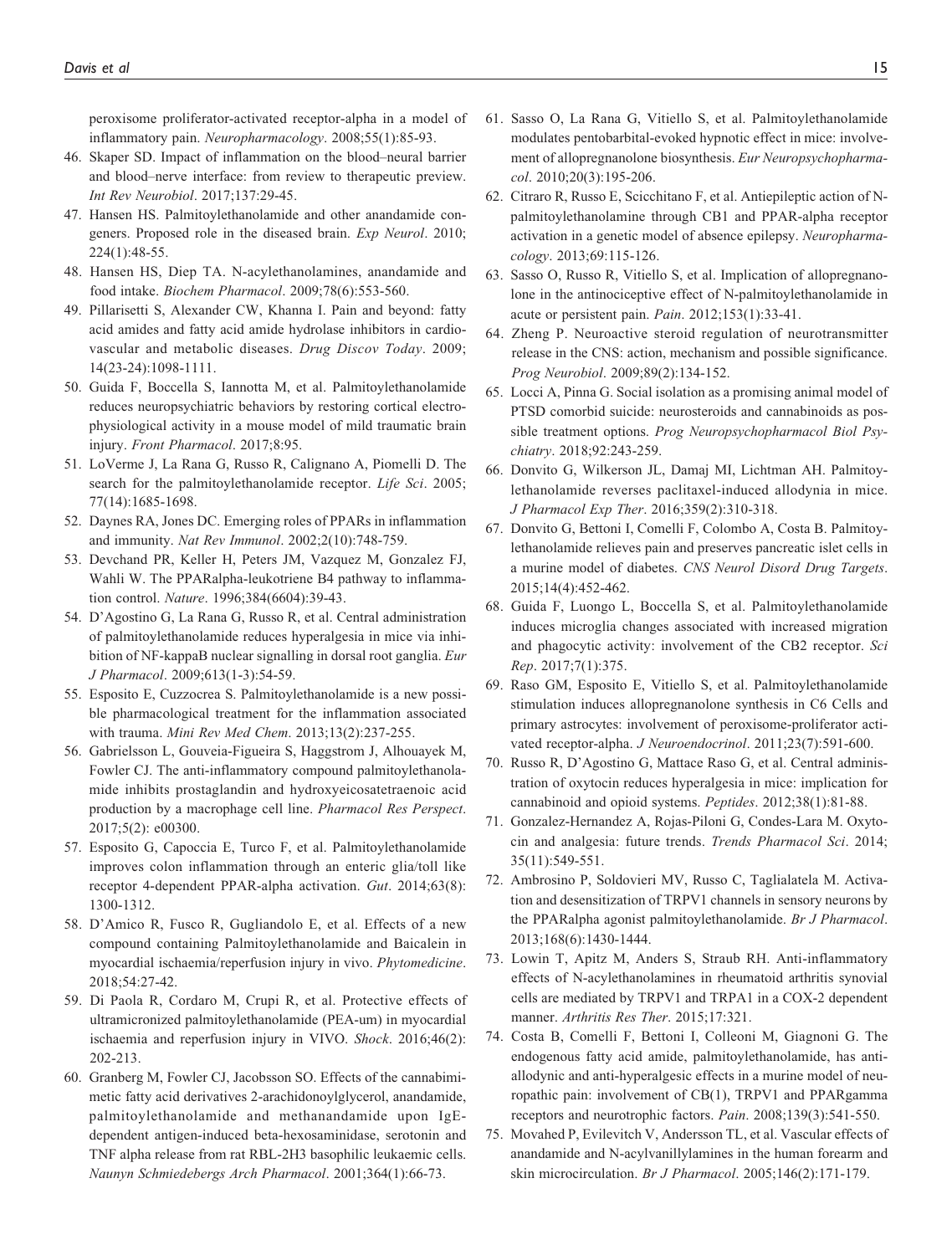- 76. Godlewski G, Offertaler L, Wagner JA, Kunos G. Receptors for acylethanolamides-GPR55 and GPR119. Prostaglandins Other Lipid Mediat. 2009;89(3-4):105-111.
- 77. Pertwee RG. GPR55: a new member of the cannabinoid receptor clan? Br J Pharmacol. 2007;152(7):984-986.
- 78. Musella A, Fresegna D, Rizzo FR, et al. A novel crosstalk within the endocannabinoid system controls GABA transmission in the striatum. Sci Rep. 2017;7(1):7363.
- 79. Kramar C, Loureiro M, Renard J, Laviolette SR. Palmitoylethanolamide modulates GPR55 receptor signaling in the ventral hippocampus to regulate mesolimbic dopamine activity, social interaction, and memory processing. Cannabis Cannabinoid Res. 2017;2(1):8-20.
- 80. Ryberg E, Larsson N, Sjogren S, et al. The orphan receptor GPR55 is a novel cannabinoid receptor. Br J Pharmacol. 2007; 152(7):1092-1101.
- 81. Overton HA, Babbs AJ, Doel SM, et al. Deorphanization of a G protein-coupled receptor for oleoylethanolamide and its use in the discovery of small-molecule hypophagic agents. Cell Metab. 2006;3(3):167-175.
- 82. Sharir H, Abood ME. Pharmacological characterization of GPR55, a putative cannabinoid receptor. Pharmacol Ther. 2010;126(3):301-313.
- 83. Mascia P, Pistis M, Justinova Z, et al. Blockade of nicotine reward and reinstatement by activation of alpha-type peroxisome proliferator-activated receptors. Biol Psychiatry. 2011;69(7): 633-641.
- 84. Zambrana-Infantes E, Rosell Del Valle C, Ladron de Guevara-Miranda D, et al. Palmitoylethanolamide attenuates cocaineinduced behavioral sensitization and conditioned place preference in mice. Pharmacol Biochem Behav. 2018;166:1-12.
- 85. Galiazzo G, Giancola F, Stanzani A, et al. Localization of cannabinoid receptors CB1, CB2, GPR55, and PPARalpha in the canine gastrointestinal tract. Histochem Cell Biol. 2018;150(2):187-205.
- 86. Borrelli F, Romano B, Petrosino S, et al. Palmitoylethanolamide, a naturally occurring lipid, is an orally effective intestinal antiinflammatory agent. Br J Pharmacol. 2015;172(1):142-158.
- 87. Borrelli F, Izzo AA. Role of acylethanolamides in the gastrointestinal tract with special reference to food intake and energy balance. Best Pract Res Clin Endocrinol Metab. 2009;23(1): 33-49.
- 88. Lambracht-Hall M, Dimitriadou V, Theoharides TC. Migration of mast cells in the developing rat brain. Brain Res Dev Brain Res. 1990;56(2):151-159.
- 89. Costanza M, Colombo MP, Pedotti R. Mast cells in the pathogenesis of multiple sclerosis and experimental autoimmune encephalomyelitis. Int J Mol Sci. 2012;13(11):15107-15125.
- 90. Fiala M, Chattopadhay M, La Cava A, et al. IL-17A is increased in the serum and in spinal cord CD8 and mast cells of ALS patients. J Neuroinflammation. 2010;7:76.
- 91. Graves MC, Fiala M, Dinglasan LA, et al. Inflammation in amyotrophic lateral sclerosis spinal cord and brain is mediated by activated macrophages, mast cells and T cells. Amyotroph Lateral Scler Other Motor Neuron Disord. 2004;5(4):213-219.
- 92. Pietrzak A, Wierzbicki M, Wiktorska M, Brzezinska-Blaszczyk E. Surface TLR2 and TLR4 expression on mature rat mast cells

can be affected by some bacterial components and proinflammatory cytokines. Mediators Inflamm. 2011;2011:427473.

- 93. Kim DY, Hong GU, Ro JY. Signal pathways in astrocytes activated by cross-talk between of astrocytes and mast cells through CD40-CD40L. J Neuroinflammation. 2011;8:25.
- 94. Parrella E, Porrini V, Iorio R, et al. PEA and luteolin synergistically reduce mast cell-mediated toxicity and elicit neuroprotection in cell-based models of brain ischemia. Brain Res. 2016; 1648(pt A):409-417.
- 95. Bettoni I, Comelli F, Colombo A, Bonfanti P, Costa B. Nonneuronal cell modulation relieves neuropathic pain: efficacy of the endogenous lipid palmitoylethanolamide. CNS Neurol Disord Drug Targets. 2013;12(1):34-44.
- 96. Hind WH, Tufarelli C, Neophytou M, Anderson SI, England TJ, O'Sullivan SE. Endocannabinoids modulate human blood–brain barrier permeability in vitro. Br J Pharmacol. 2015;172(12): 3015-3027.
- 97. Lindsberg PJ, Strbian D, Karjalainen-Lindsberg ML. Mast cells as early responders in the regulation of acute blood–brain barrier changes after cerebral ischemia and hemorrhage. J Cereb Blood Flow Metab. 2010;30(4):689-702.
- 98. Millecamps M, Centeno MV, Berra HH, et al. D-Cycloserine reduces neuropathic pain behavior through limbic NMDAmediated circuitry. Pain. 2007;132(1-2):108-123.
- 99. Cao H, Cui YH, Zhao ZQ, Cao XH, Zhang YQ. Activation of extracellular signal-regulated kinase in the anterior cingulate cortex contributes to the induction of long-term potentiation in rats. Neurosci Bull. 2009;25(5):301-308.
- 100. Alvarado S, Tajerian M, Millecamps M, Suderman M, Stone LS, Szyf M. Peripheral nerve injury is accompanied by chronic transcriptome-wide changes in the mouse prefrontal cortex. Mol Pain. 2013;9:21.
- 101. Metz AE, Yau HJ, Centeno MV, Apkarian AV, Martina M. Morphological and functional reorganization of rat medial prefrontal cortex in neuropathic pain. Proc Natl Acad Sci U S A. 2009;106(7):2423-2428.
- 102. Guida F, Luongo L, Marmo F, et al. Palmitoylethanolamide reduces pain-related behaviors and restores glutamatergic synapses homeostasis in the medial prefrontal cortex of neuropathic mice. Mol Brain. 2015;8:47.
- 103. Steffens M, Feuerstein TJ. Receptor-independent depression of DA and 5-HT uptake by cannabinoids in rat neocortex—involvement of  $Na(+) / K(+)$ -ATPase. Neurochem Int. 2004;44(7): 529-538.
- 104. Banerjee SP, Snyder SH, Mechoulam R. Cannabinoids: influence on neurotransmitter uptake in rat brain synaptosomes. J Pharmacol Exp Ther. 1975;194(1):74-81.
- 105. Aso E, Renoir T, Mengod G, et al. Lack of CB1 receptor activity impairs serotonergic negative feedback. J Neurochem. 2009; 109(3):935-944.
- 106. Gobbi G, Bambico FR, Mangieri R, et al. Antidepressant-like activity and modulation of brain monoaminergic transmission by blockade of anandamide hydrolysis. Proc Natl Acad Sci U S A. 2005;102(51):18620-18625.
- 107. Bambico FR, Cassano T, Dominguez-Lopez S, et al. Genetic deletion of fatty acid amide hydrolase alters emotional behavior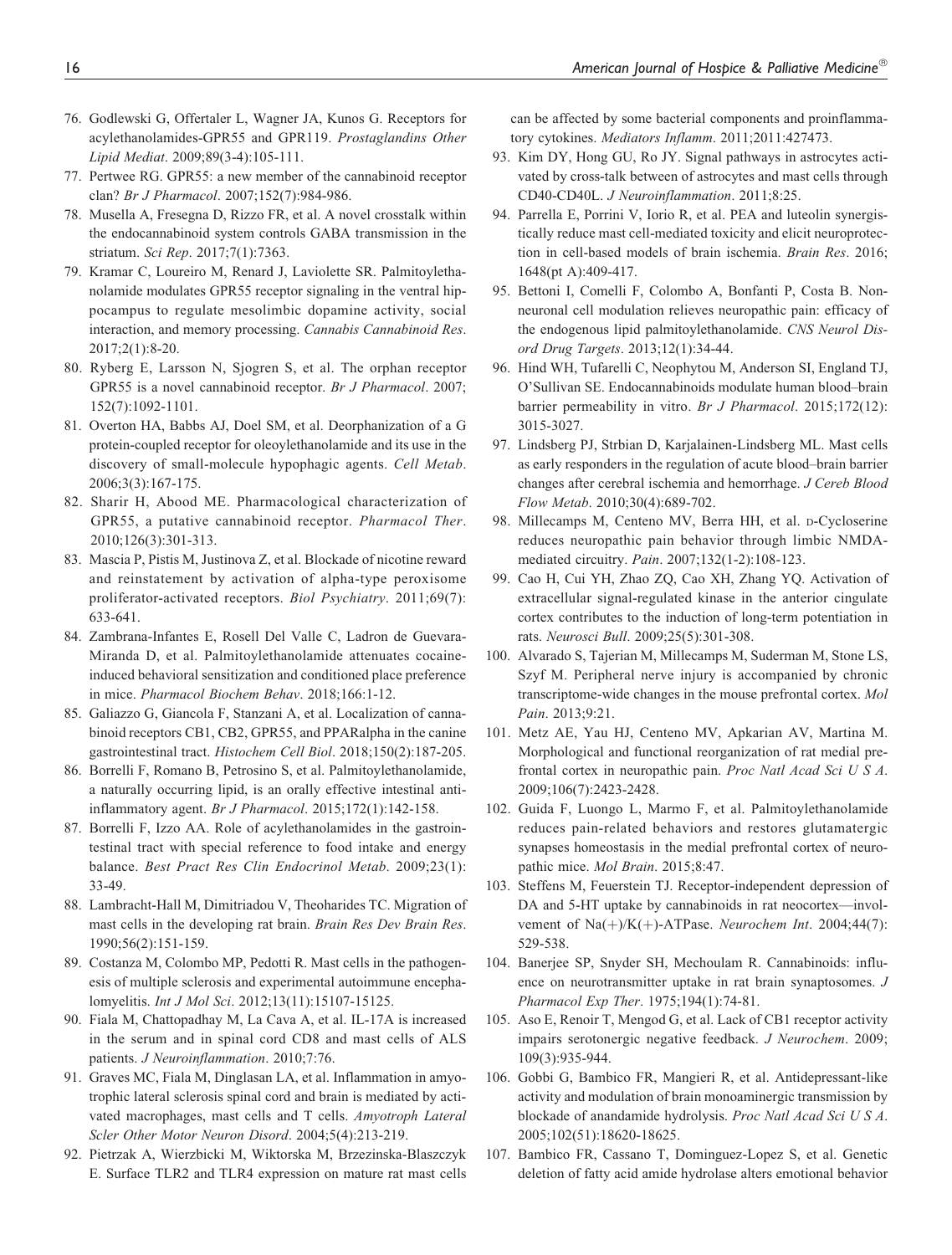and serotonergic transmission in the dorsal raphe, prefrontal cortex, and hippocampus. Neuropsychopharmacology. 2010; 35(10):2083-2100.

- 108. Bambico FR, Duranti A, Nobrega JN, Gobbi G. The fatty acid amide hydrolase inhibitor URB597 modulates serotonindependent emotional behaviour, and serotonin1A and serotonin2A/C activity in the hippocampus. Eur Neuropsychopharmacol. 2016;26(3):578-590.
- 109. Bambico FR, Katz N, Debonnel G, Gobbi G. Cannabinoids elicit antidepressant-like behavior and activate serotonergic neurons through the medial prefrontal cortex. J Neurosci. 2007;27(43): 11700-11711.
- 110. Morena M, Patel S, Bains JS, Hill MN. Neurobiological interactions between stress and the endocannabinoid system. Neuropsychopharmacology. 2016;41(1):80-102.
- 111. Beyer CE, Dwyer JM, Piesla MJ, et al. Depression-like phenotype following chronic CB1 receptor antagonism. Neurobiol Dis. 2010;39(2):148-155.
- 112. Moreira FA, Grieb M, Lutz B. Central side-effects of therapies based on CB1 cannabinoid receptor agonists and antagonists: focus on anxiety and depression. Best Pract Res Clin Endocrinol Metab. 2009;23(1):133-144.
- 113. Hill MN, Ho WS, Hillard CJ, Gorzalka BB. Differential effects of the antidepressants tranylcypromine and fluoxetine on limbic cannabinoid receptor binding and endocannabinoid contents. J Neural Transm (Vienna). 2008;115(12):1673-1679.
- 114. Romani R, Galeazzi R, Rosi G, et al. Anandamide and its congeners inhibit human plasma butyrylcholinesterase. Possible new roles for these endocannabinoids? Biochimie. 2011;93(9): 1584-1591.
- 115. DeBay DR, Reid GA, Macdonald IR, et al. Butyrylcholinesteraseknockout reduces fibrillar beta-amyloid and conserves (18)FDG retention in 5XFAD mouse model of Alzheimer's disease. Brain Res. 2017;1671:102-110.
- 116. Darvesh S. Butyrylcholinesterase as a diagnostic and therapeutic target for Alzheimer's disease. Curr Alzheimer Res. 2016; 13(10):1173-1177.
- 117. Gabrielsson L, Mattsson S, Fowler CJ. Palmitoylethanolamide for the treatment of pain: pharmacokinetics, safety and efficacy. Br J Clin Pharmacol. 2016;82(4):932-942.
- 118. Di Cesare Mannelli L, Pacini A, Corti F, et al. Antineuropathic profile of N-palmitoylethanolamine in a rat model of oxaliplatininduced neurotoxicity. PLoS One. 2015;10(6):e0128080.
- 119. Guasti L, Richardson D, Jhaveri M, et al. Minocycline treatment inhibits microglial activation and alters spinal levels of endocannabinoids in a rat model of neuropathic pain. Mol Pain. 2009;5:35.
- 120. Deciga-Campos M, Ortiz-Andrade R. Enhancement of antihyperalgesia by the coadministration of N-palmitoylethanolamide and acetaminophen in diabetic rats. Drug Dev Res. 2015;76(5): 228-234.
- 121. Deciga-Campos M, Ramirez-Marin PM, Lopez-Munoz FJ. Synergistic antinociceptive interaction between palmitoylethanolamide and tramadol in the mouse formalin test. Eur J Pharmacol. 2015;765:68-74.
- 122. Boccella S, Cristiano C, Romano R, et al. Ultra-micronized palmitoylethanolamide rescues the cognitive declineassociated loss of neural plasticity in the neuropathic mouse entorhinal cortex-dentate gyrus pathway. Neurobiol Dis. 2019; 121:106-119.
- 123. Ghafouri N, Ghafouri B, Larsson B, Stensson N, Fowler CJ, Gerdle B. Palmitoylethanolamide and stearoylethanolamide levels in the interstitium of the trapezius muscle of women with chronic widespread pain and chronic neck-shoulder pain correlate with pain intensity and sensitivity. Pain. 2013;154(9): 1649-1658.
- 124. Stensson N, Ghafouri N, Ernberg M, et al. The relationship of endocannabinoidome lipid mediators with pain and psychological stress in women with fibromyalgia: a case–control study. J Pain. 2018;19(11):1318-1328.
- 125. Stensson N, Ghafouri B, Gerdle B, Ghafouri N. Alterations of anti-inflammatory lipids in plasma from women with chronic widespread pain—a case–control study. Lipids Health Dis. 2017;16(1):112.
- 126. Schifilliti C, Cucinotta L, Fedele V, Ingegnosi C, Luca S, Leotta C. Micronized palmitoylethanolamide reduces the symptoms of neuropathic pain in diabetic patients. Pain Res Treat. 2014. doi:10.1177/2014849623.
- 127. Desio P. Combination of pregabalin and PEA for neuropathic pain treatment. Pathos. 2010;17:9-14.
- 128. Biasiotta A, LaCesa S, Leone C, DiStefano G, Truini A, Cruccu G. Efficacy of palmitoylethanolamide in patients with painful neuropathy. A clinical and neurophysiological open study. Preliminary results. Eur J Pain Suppl. 2010;4:77.
- 129. Truini A, Biasiotta A, Di Stefano G, et al. Palmitoylethanolamide restores myelinated-fibre function in patients with chemotherapy-induced painful neuropathy. CNS Neurol Disord Drug Targets. 2011;10(8):916-920.
- 130. Cocito D, Peci E, Ciaramitaro P, Merola A, Lopiano L. Shortterm efficacy of ultramicronized palmitoylethanolamide in peripheral neuropathic pain. Pain Res Treat. 2014;2014:854560.
- 131. Semprini R, Martorana A, Ragonese M, Motta C. Observational clinical and nerve conduction study on effects of a nutraceutical combination on painful diabetic distal symmetric sensory-motor neuropathy in patients with diabetes type 1 and type 2. Minerva Medica. 2018;109(5):358-362.
- 132. Hesselink JM. Chronic idiopathic axonal neuropathy and pain, treated with the endogenous lipid mediator palmitoylethanolamide: a case collection. Int Med Case Rep J. 2013;6:49-53.
- 133. Andresen SR, Bing J, Hansen RM, et al. Ultramicronized palmitoylethanolamide in spinal cord injury neuropathic pain: a randomized, double-blind, placebo-controlled trial. Pain. 2016;157(9):2097-2103.
- 134. Guida G, De Martino M, De Fabiani A, et al. La palmitoilethanolamida (Normast<sup>®</sup>) en el dolor neuropático crónico por lumbociatalgia de tipo compresivo: estudio clínicomulticéntrico. Dolor. 2010;25:35-42.
- 135. Desio P. Combination of oxycodone and palmitoylethanolamide for low back pain treatment. AMC. 2011;1(2):62-71.
- 136. Canteri L, Petrosino S, Guida G. Reducción del consumo de antiinflamatorios y analgésicos en el tratamiento del dolor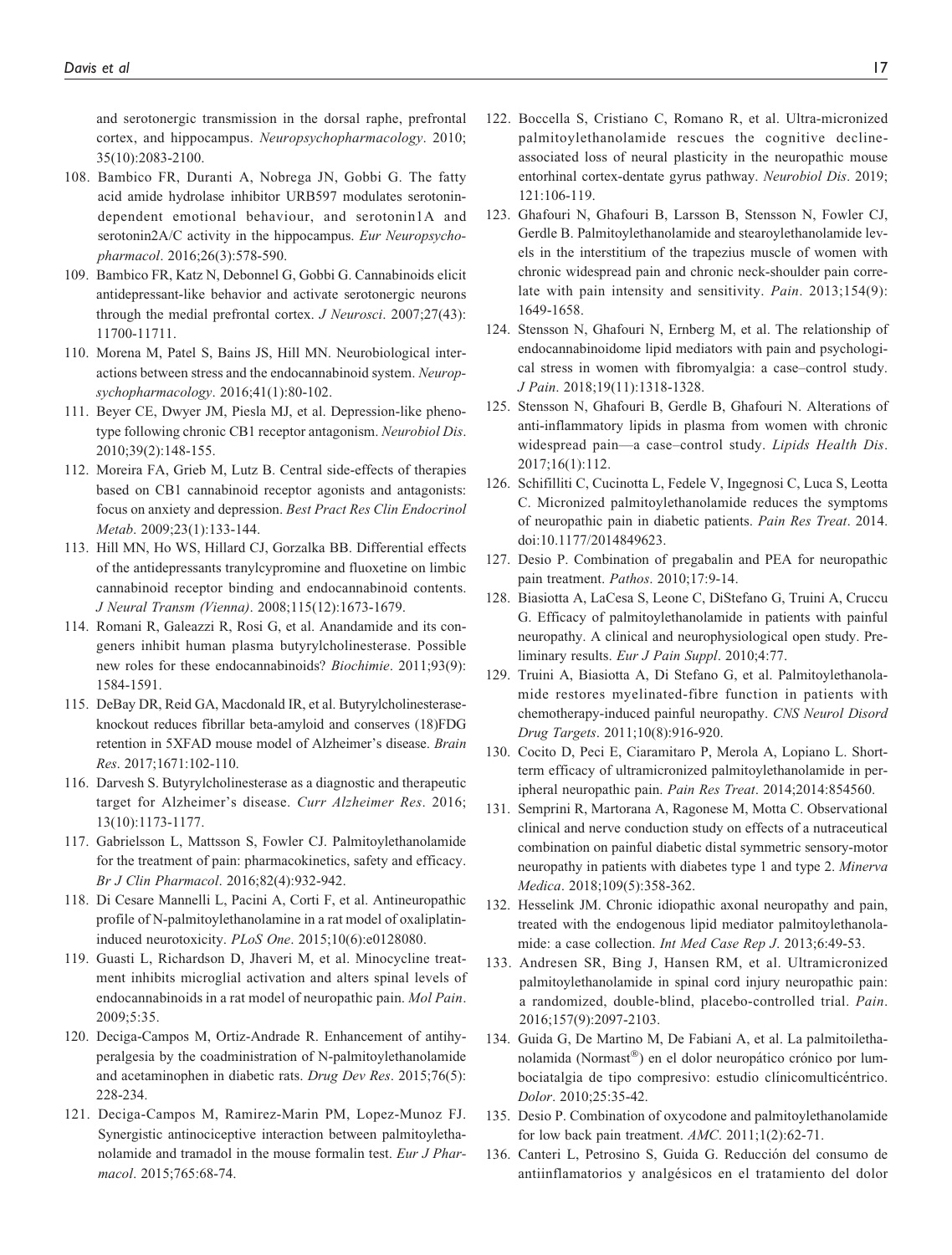neuropático crónico en pacientes afectados por lumbociatialgia de tipo compresivo y en tratamiento con Normast 300 mg [Reduction in consumption of anti-inflammatory and analgesic medication in the treatment of chronic neuropathic pain in patients affected by compression lumbocischialgia due to the treatment with Normast 300 mg]. Dolor. 2010;25(4):227-234.

- 137. Palomba RA, Adiletta S, Candiello A, Penimpede M, Bonaccia P, De Martino CJ. Analgesia multimodale per il dolore cronico: directive future e razionale. [Multimodal analgesia for chronic pain: rationale and future directions]. Paper presented at: 33rd National Congress of the Italian Association for the Study of Pain. Florence, Italy; 2010.
- 138. Dominguez CM, Martin AD, Ferrer FG, et al. N-palmitoylethanolamide in the treatment of neuropathic pain associated with lumbosciatica. Pain Manage. 2012;2(2): 119-124.
- 139. Domínguez CM, Ibáñez Puertas MA, et al. Palmitoiletanolamida (PEA) en lumbociatica en asociacion al tratamiento habitual. [Palmitoylethanolamide in lumbosciatic pain in association with standard therapy]. Rev Soc Esp Dolor. 2010;17:35.
- 140. Passavanti MB, Fiore M, Sansone P, et al. The beneficial use of ultramicronized palmitoylethanolamide as add-on therapy to tapentadol in the treatment of low back pain: a pilot study comparing prospective and retrospective observational arms. BMC Anesthesiol. 2017;17(1):171.
- 141. Paladini A, Varrassi G, Bentivegna G, Carletti S, Piroli A, Coaccioli S. Palmitoylethanolamide in the treatment of failed back surgery syndrome. Pain Res Treat. 2017;2017:1486010.
- 142. Morera C, Sabates S, Jaen A. Sex differences in N-palmitoylethanolamide effectiveness in neuropathic pain associated with lumbosciatalgia. Pain Manag. 2015;5(2):81-87.
- 143. Chirchiglia D, Paventi S, Seminara P, Cione E, Gallelli L. N-palmitoyl ethanol amide pharmacological treatment in patients with nonsurgical lumbar radiculopathy. J Clin Pharmacol. 2018;58(6):733-739.
- 144. Evangelista M, Cilli, De Vitis R, Militerno A, Fanfani F. Ultramicronized palmitoylethanolamide effects on sleep–wake rhythm and neuropathic pain phenotypes in patients with carpal tunnel syndrome: an open-label, randomized controlled study. CNS Neurol Disord Drug Targets. 2018;17(4):291-298.
- 145. Coraci D, Loreti C, Granata G, Arezzo MF, Padua L. Carpal tunnel syndrome treatment with palmitoylethanolamide: neurophysiology and ultrasound show small changes in the median nerve. Rheumatol Int. 2018;38(7):1307-1309.
- 146. Faig-Marti J, Martinez-Catassus A. Use of palmitoylethanolamide in carpal tunnel syndrome: a prospective randomized study. J Orthop Traumatol. 2017;18(4):451-455.
- 147. Conigliaro R, Drago V, Foster PS, Schievano C, Di Marzo V. Use of palmitoylethanolamide in the entrapment neuropathy of the median in the wrist. Minerva Medica. 2011;102(2):141-147.
- 148. Assini A, Laricchia D, Pizzo R, et al. The carpal tunnel syndrome in diabetes: clinical and electrophysiological improvement after treatment with PEA. Eur Feder Neurol Soc. 2010; 17:72-350.
- 149. Jaggar SI, Hasnie FS, Sellaturay S, Rice AS. The antihyperalgesic actions of the cannabinoid anandamide and the

putative CB2 receptor agonist palmitoylethanolamide in visceral and somatic inflammatory pain. Pain. 1998;76(1-2): 189-199.

- 150. Sarnelli G, Seguella L, Pesce M, et al. HIV-1 Tat-induced diarrhea is improved by the PPARalpha agonist, palmitoylethanolamide, by suppressing the activation of enteric glia. J Neuroinflammation. 2018;15(1):94.
- 151. Couch DG, Tasker C, Theophilidou E, Lund JN, O'Sullivan SE. Cannabidiol and palmitoylethanolamide are anti-inflammatory in the acutely inflamed human colon. Clin Sci (Lond). 2017; 131(21):2611-2626.
- 152. Alhouayek M, Bottemanne P, Subramanian KV, et al. N-acylethanolamine-hydrolyzing acid amidase inhibition increases colon N-palmitoylethanolamine levels and counteracts murine colitis. FASEB J. 2015;29(2):650-661.
- 153. Darmani NA, Izzo AA, Degenhardt B, et al. Involvement of the cannabimimetic compound, N-palmitoyl-ethanolamine, in inflammatory and neuropathic conditions: review of the available pre-clinical data, and first human studies. Neuropharmacology. 2005;48(8):1154-1163.
- 154. D'Argenio G, Petrosino S, Gianfrani C, et al. Overactivity of the intestinal endocannabinoid system in celiac disease and in methotrexate-treated rats. J Mol Med (Berl). 2007;85(5): 523-530.
- 155. Caraceni P, Viola A, Piscitelli F, et al. Circulating and hepatic endocannabinoids and endocannabinoid-related molecules in patients with cirrhosis. Liver Int. 2010;30(6):816-825.
- 156. Pezzilli R, Ciuffreda P, Ottria R, Ravelli A, Melzi d'Eril G, Barassi A. Serum endocannabinoids in assessing pain in patients with chronic pancreatitis and in those with pancreatic ductal adenocarcinoma. Scand J Gastroenterol. 2017;52(10): 1133-1139.
- 157. Zhang SC, Wang WL, Su PJ, Jiang KL, Yuan ZW. Decreased enteric fatty acid amide hydrolase activity is associated with colonic inertia in slow transit constipation. J Gastroenterol Hepatol. 2014;29(2):276-283.
- 158. Del Giorno R, Skaper S, Paladini A, Varrassi G, Coaccioli S. Palmitoylethanolamide in fibromyalgia: results from prospective and retrospective observational studies. Pain Therapy. 2015;4(2):169-178.
- 159. Ottaviani G, Rupel K, Gobbo M, et al. Efficacy of ultramicronized palmitoylethanolamide in burning mouth syndromeaffected patients: a preliminary randomized double-blind controlled trial. Clin Oral Investig. 23(6):2743-2750.
- 160. Marini I, Bartolucci ML, Bortolotti F, Gatto MR, Bonetti GA. Palmitoylethanolamide versus a nonsteroidal anti-inflammatory drug in the treatment of temporomandibular joint inflammatory pain. J Orofac Pain. 2012;26(2):99-104.
- 161. Cremon C, Stanghellini V, Barbaro MR, et al. Randomised clinical trial: the analgesic properties of dietary supplementation with palmitoylethanolamide and polydatin in irritable bowel syndrome. Aliment Pharmacol Ther. 2017;45(7):909-922.
- 162. Gatti A, Lazzari M, Gianfelice V, et al. Palmitoylethanolamide in the treatment of chronic pain caused by different etiopathogenesis. Pain Med. 13(9): 1121-1130.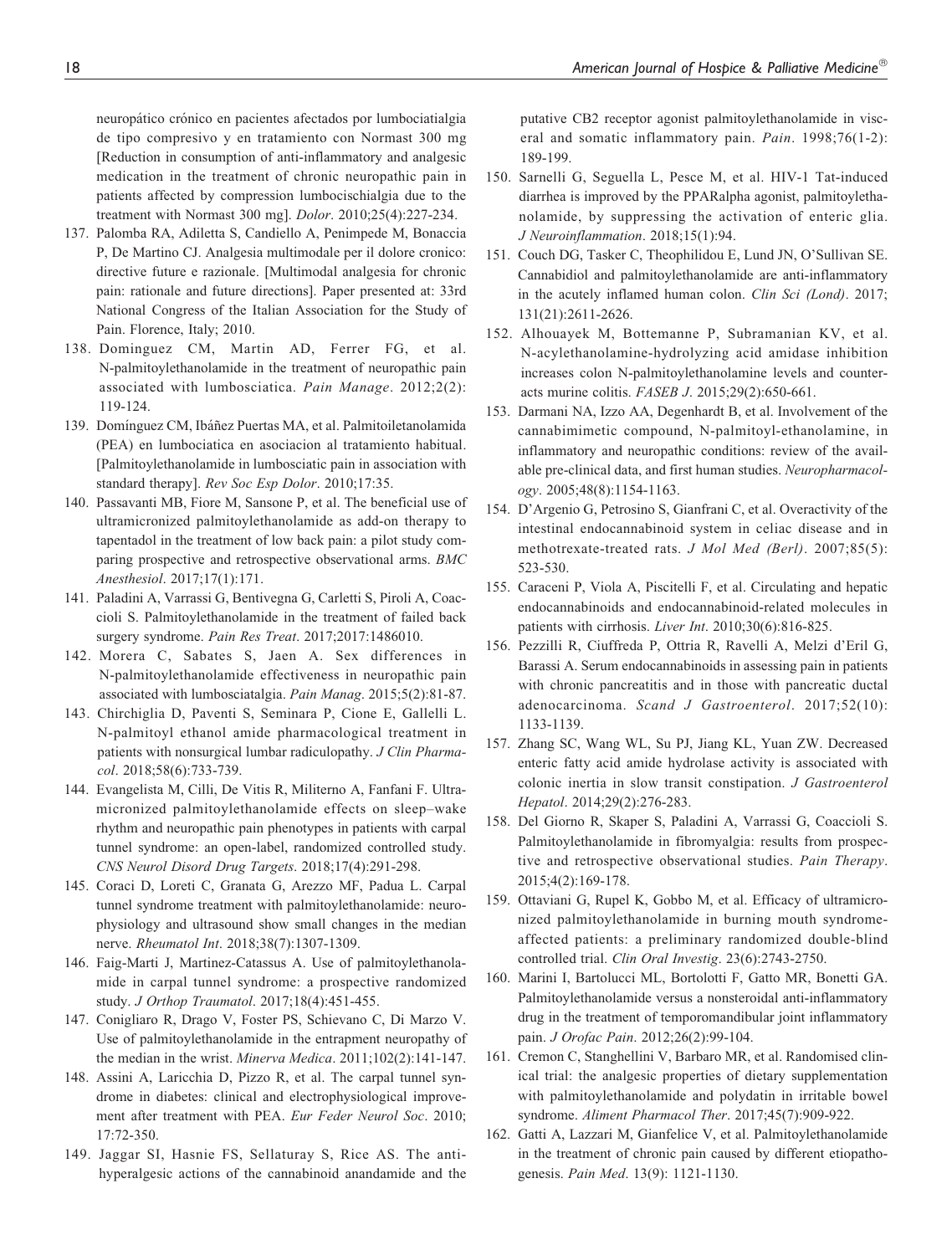- 163. Phan NQ, Siepmann D, Gralow I, Stander S. Adjuvant topical therapy with a cannabinoid receptor agonist in facial postherpetic neuralgia. J Dtsch Dermatol Ges. 2010;8(2):88-91.
- 164. Bacci C, Cassetta G, Emanuele B, Berengo M. Randomized split-mouth study on postoperative effects of palmitoylethanolamide for impacted lower third molar surgery [published online ahead of print April 2017]. ISRN Surg. doi:10.5402/2011/ 917350
- 165. Indraccolo U, Barbieri F. Effect of palmitoylethanolamide–polydatin combination on chronic pelvic pain associated with endometriosis: preliminary observations. Eur J Obstet Gynecol Reprod Biol. 2010;150(1):76-79.
- 166. Tartaglia E, Armentano M, Giugliano B, et al. Effectiveness of the association N-palmitoylethanolamine and transpolydatin in the treatment of primary dysmenorrhea. J Pediatr Adolesc Gynecol. 2015;28(6):447-450.
- 167. Lo Monte G, Soave I, Marci R. Administration of micronized palmitoylethanolamide (PEA)-transpolydatin in the treatment of chronic pelvic pain in women affected by endometriosis: preliminary results [in Italian]. Minerva Ginecologica. 2013;65(4): 453-463.
- 168. Giugliano E, Cagnazzo E, Soave I, Lo Monte G, Wenger JM, Marci R. The adjuvant use of N-palmitoylethanolamine and transpolydatin in the treatment of endometriotic pain. Eur J Obstet Gynecol Reprod Biol. 2013;168(2):209-213.
- 169. Caruso S, Iraci Sareri M, Casella E, Ventura B, Fava V, Cianci A. Chronic pelvic pain, quality of life and sexual health of women treated with palmitoylethanolamide and alpha-lipoic acid. Minerva Ginecologica. 2015;67(5):413-419.
- 170. Giammusso B, Di Mauro R, Bernardini R. The efficacy of an association of palmitoylethanolamide and alpha-lipoic acid in patients with chronic prostatitis/chronic pelvic pain syndrome: a randomized clinical trial. Arch Ital Urol Androl. 2017;89(1): 17-21.
- 171. Cobellis L, Castaldi MA, Giordano V, et al. Effectiveness of the association micronized N-palmitoylethanolamine (PEA)-transpolydatin in the treatment of chronic pelvic pain related to endometriosis after laparoscopic assessment: a pilot study. Eur J Obstet Gynecol Reprod Biol. 2011;158(1):82-86.
- 172. Indraccolo U, Indraccolo SR, Mignini F. Micronized palmitoylethanolamide/trans-polydatin treatment of endometriosisrelated pain: a meta-analysis. Ann Ist Super Sanita. 2017; 53(2):125-134.
- 173. Ricote M, Glass CK. PPARs and molecular mechanisms of transrepression. Biochim Biophys Acta. 2007;1771(8): 926-935.
- 174. Carta G, Poddighe L, Serra MP, et al. Preventive effects of resveratrol on endocannabinoid system and synaptic protein modifications in rat cerebral cortex challenged by bilateral common carotid artery occlusion and reperfusion. Int J Mol Sci. 2018;19(2) 1-17.
- 175. Fusco R, Gugliandolo E, Campolo M, Evangelista M, Di Paola R, Cuzzocrea S. Effect of a new formulation of micronized and ultramicronized N-palmitoylethanolamine in a tibia fracture mouse model of complex regional pain syndrome. PLoS One. 2017;12(6):e0178553.
- 176. Impellizzeri D, Esposito E, Di Paola R, et al. Palmitoylethanolamide and luteolin ameliorate development of arthritis caused by injection of collagen type II in mice. Arthritis Res Ther. 2013; 15(6): R192.
- 177. Bartolucci ML, Marini I, Bortolotti F, et al. Micronized palmitoylethanolamide reduces joint pain and glial cell activation. Inflamm Res. 2018;67(10):891-901.
- 178. Barry A, O'Halloran KD, McKenna JP, et al. Plasma N-acylethanolamine and endocannabinoid levels in burning mouth syndrome: potential role in disease pathogenesis. J Oral Pathol Med. 2018;47(4):440-442.
- 179. Azim S, Nicholson J, Rebecchi MJ, et al. Endocannabinoids and acute pain after total knee arthroplasty. Pain. 2015;156(2): 341-347.
- 180. Holubiec MI, Romero JI, Suarez J, et al. Palmitoylethanolamide prevents neuroinflammation, reduces astrogliosis and preserves recognition and spatial memory following induction of neonatal anoxia-ischemia. Psychopharmacology (Berl). 2018;235(10): 2929-2945.
- 181. Portavella M, Rodriguez-Espinosa N, Galeano P, et al. Oleoylethanolamide and palmitoylethanolamide protect cultured cortical neurons against hypoxia. Cannabis Cannabinoid Res. 2018; 3(1):171-178.
- 182. Esposito E, Cordaro M, Cuzzocrea S. Roles of fatty acid ethanolamides (FAE) in traumatic and ischemic brain injury. Pharmacol Res. 2014;86:26-31.
- 183. Bertolino B, Crupi R, Impellizzeri D, et al. Beneficial effects of co-ultramicronized palmitoylethanolamide/luteolin in a mouse model of autism and in a case report of autism. CNS Neurosci Ther. 2017;23(1):87-98.
- 184. Crupi R, Impellizzeri D, Bruschetta G, et al. Co-ultramicronized palmitoylethanolamide/luteolin promotes neuronal regeneration after spinal cord injury. Front Pharmacol. 2016;7:47.
- 185. Crupi R, Paterniti I, Ahmad A, Campolo M, Esposito E, Cuzzocrea S. Effects of palmitoylethanolamide and luteolin in an animal model of anxiety/depression. CNS Neurol Disord Drug Targets. 2013;12(7):989-1001.
- 186. Garg P, Duncan RS, Kaja S, Koulen P. Intracellular mechanisms of N-acylethanolamine-mediated neuroprotection in a rat model of stroke. Neuroscience. 2010;166(1):252-262.
- 187. Gugliandolo E, Fusco R, Biundo F, et al. Palmitoylethanolamide and polydatin combination reduces inflammation and oxidative stress in vascular injury. Pharmacol Res. 2017;123:83-92.
- 188. Schabitz WR, Giuffrida A, Berger C, et al. Release of fatty acid amides in a patient with hemispheric stroke: a microdialysis study. Stroke. 2002;33(8):2112-2114.
- 189. Naccarato M, Pizzuti D, Petrosino S, et al. Possible anandamide and palmitoylethanolamide involvement in human stroke. Lipids Health Dis. 2010;9:47.
- 190. Scuderi C, Bronzuoli MR, Facchinetti R, et al. Ultramicronized palmitoylethanolamide rescues learning and memory impairments in a triple transgenic mouse model of Alzheimer's disease by exerting anti-inflammatory and neuroprotective effects. Transl Psychiatry. 2018;8(1):32.
- 191. Scuderi C, Steardo L. Neuroglial roots of neurodegenerative diseases: therapeutic potential of palmitoylethanolamide in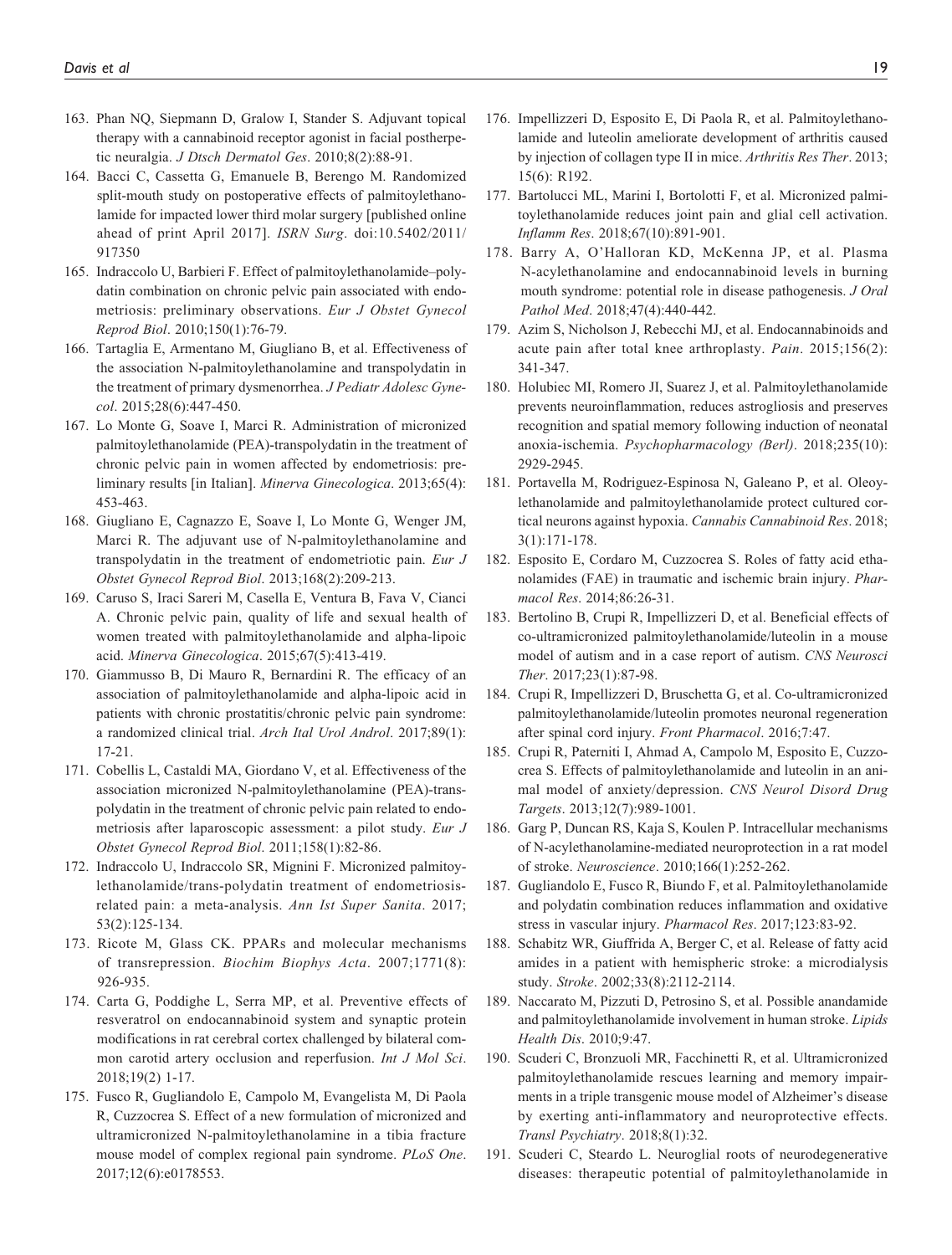models of Alzheimer's disease. CNS Neurol Disord Drug Targets. 2013;12(1):62-69.

- 192. Scuderi C, Stecca C, Valenza M, et al. Palmitoylethanolamide controls reactive gliosis and exerts neuroprotective functions in a rat model of Alzheimer's disease. Cell Death Dis. 2014;5: e1419.
- 193. Paterniti I, Cordaro M, Campolo M, et al. Neuroprotection by association of palmitoylethanolamide with luteolin in experimental Alzheimer's disease models: the control of neuroinflammation. CNS Neurol Disord Drug Targets. 2014;13(9): 1530-1541.
- 194. Barbierato M, Borri M, Facci L, Zusso M, Skaper SD, Giusti P. Expression and differential responsiveness of central nervous system glial cell populations to the acute phase protein serum amyloid a. Sci Rep. 2017;7(1):12158.
- 195. Benito C, Tolon RM, Castillo AI, et al. Beta-amyloid exacerbates inflammation in astrocytes lacking fatty acid amide hydrolase through a mechanism involving PPAR-alpha, PPAR-gamma and TRPV1, but not CB(1) or CB(2) receptors. Br J Pharmacol. 2012;166(4):1474-1489.
- 196. Maroof N, Pardon MC, Kendall DA. Endocannabinoid signalling in Alzheimer's disease. Biochem Soc Trans. 2013;41(6): 1583-1587.
- 197. Loria F, Petrosino S, Mestre L, et al. Study of the regulation of the endocannabinoid system in a virus model of multiple sclerosis reveals a therapeutic effect of palmitoylethanolamide. Eur J Neurosci. 2008;28(4):633-641.
- 198. Baker D, Pryce G, Croxford JL, et al. Endocannabinoids control spasticity in a multiple sclerosis model. FASEB J. 2001;15(2): 300-302.
- 199. Rahimi A, Faizi M, Talebi F, Noorbakhsh F, Kahrizi F, Naderi N. Interaction between the protective effects of cannabidiol and palmitoylethanolamide in experimental model of multiple sclerosis in C57BL/6 mice. Neuroscience. 2015;290:279-287.
- 200. Schmitz K, de Bruin N, Bishay P, et al. R-flurbiprofen attenuates experimental autoimmune encephalomyelitis in mice. EMBO Mol Med. 2014;6(11):1398-1422.
- 201. Pryce G, Cabranes A, Fernandez-Ruiz J, et al. Control of experimental spasticity by targeting the degradation of endocannabinoids using selective fatty acid amide hydrolase inhibitors. Mult Scler. 2013;19(14):1896-1904.
- 202. Jean-Gilles L, Feng S, Tench CR, et al. Plasma endocannabinoid levels in multiple sclerosis. J Neurol Sci. 2009;287(1-2): 212-215.
- 203. Di Filippo M, Pini LA, Pelliccioli GP, Calabresi P, Sarchielli P. Abnormalities in the cerebrospinal fluid levels of endocannabinoids in multiple sclerosis. J Neurol Neurosurg Psychiatry. 2008;79(11):1224-1229.
- 204. Ho WS, Randall MD. Endothelium-dependent metabolism by endocannabinoid hydrolases and cyclooxygenases limits vasorelaxation to anandamide and 2-arachidonoylglycerol. Br J Pharmacol. 2007;150(5):641-651.
- 205. Randall MD. Endocannabinoids and the haematological system. Br J Pharmacol. 2007;152(5):671-675.
- 206. Antonucci N, Cirillo A, Siniscalco D. Beneficial effects of palmitoylethanolamide on expressive language, cognition, and

behaviors in autism: a report of two cases. Case Rep Psychiatry. 2015;2015:325061.

- 207. Orefice NS, Alhouayek M, Carotenuto A, et al. Oral palmitoylethanolamide treatment is associated with reduced cutaneous adverse effects of interferon-beta1a and circulating proinflammatory cytokines in relapsing-remitting multiple sclerosis. Neurotherapeutics. 2016;13(2):428-438.
- 208. Esposito E, Impellizzeri D, Mazzon E, Paterniti I, Cuzzocrea S. Neuroprotective activities of palmitoylethanolamide in an animal model of Parkinson's disease. PLoS One. 2012;7(8):e41880.
- 209. Avagliano C, Russo R, De Caro C, et al. Palmitoylethanolamide protects mice against 6-OHDA-induced neurotoxicity and endoplasmic reticulum stress: in vivo and in vitro evidence. Pharmacol Res. 2016;113(pt A):276-289.
- 210. Crupi R, Impellizzeri D, Cordaro M, et al. N-palmitoylethanolamide prevents parkinsonian phenotypes in aged mice. Mol Neurobiol. 2018;55(11):8455-8472.
- 211. Siracusa R, Paterniti I, Impellizzeri D, et al. The association of palmitoylethanolamide with luteolin decreases neuroinflammation and stimulates autophagy in Parkinson's disease model. CNS Neurol Disord Drug Targets. 2015;14(10):1350-1365.
- 212. Cristiano C, Pirozzi C, Coretti L, et al. Palmitoylethanolamide counteracts autistic-like behaviours in BTBR T+tf/J mice: contribution of central and peripheral mechanisms. Brain Behav Immun. 2018;74:166-175.
- 213. Kerr DM, Downey L, Conboy M, Finn DP, Roche M. Alterations in the endocannabinoid system in the rat valproic acid model of autism. Behav Brain Res. 2013;249:124-132.
- 214. Lambert DM, Vandevoorde S, Diependaele G, Govaerts SJ, Robert AR. Anticonvulsant activity of N-palmitoylethanolamide, a putative endocannabinoid, in mice. Epilepsia. 2001;42(3):321-327.
- 215. Sheerin AH, Zhang X, Saucier DM, Corcoran ME. Selective antiepileptic effects of N-palmitoylethanolamide, a putative endocannabinoid. Epilepsia. 2004;45(10):1184-1188.
- 216. Post JM, Loch S, Lerner R, et al. Antiepileptogenic effect of subchronic palmitoylethanolamide treatment in a mouse model of acute epilepsy. Front Mol Neurosci. 2018;11:67.
- 217. Yu HL, Deng XQ, Li YJ, Li YC, Quan ZS, Sun XY. N-palmitoylethanolamide, an endocannabinoid, exhibits antidepressant effects in the forced swim test and the tail suspension test in mice. Pharmacol Rep. 2011;63(3):834-839.
- 218. Smaga I, Bystrowska B, Gawlinski D, Pomierny B, Stankowicz P, Filip M. Antidepressants and changes in concentration of endocannabinoids and N-acylethanolamines in rat brain structures. Neurotox Res. 2014;26(2):190-206.
- 219. Hill MN, Miller GE, Carrier EJ, Gorzalka BB, Hillard CJ. Circulating endocannabinoids and N-acyl ethanolamines are differentially regulated in major depression and following exposure to social stress. Psychoneuroendocrinology. 2009;34(8):1257-1262.
- 220. Kawamura N, Shinoda K, Sato H, et al. Plasma metabolome analysis of patients with major depressive disorder. Psychiatry Clin Neurosci. 2018;72(5):349-361.
- 221. Griebel G, Stemmelin J, Lopez-Grancha M, et al. The selective reversible FAAH inhibitor, SSR411298, restores the development of maladaptive behaviors to acute and chronic stress in rodents. Sci Rep. 2018;8(1):2416.